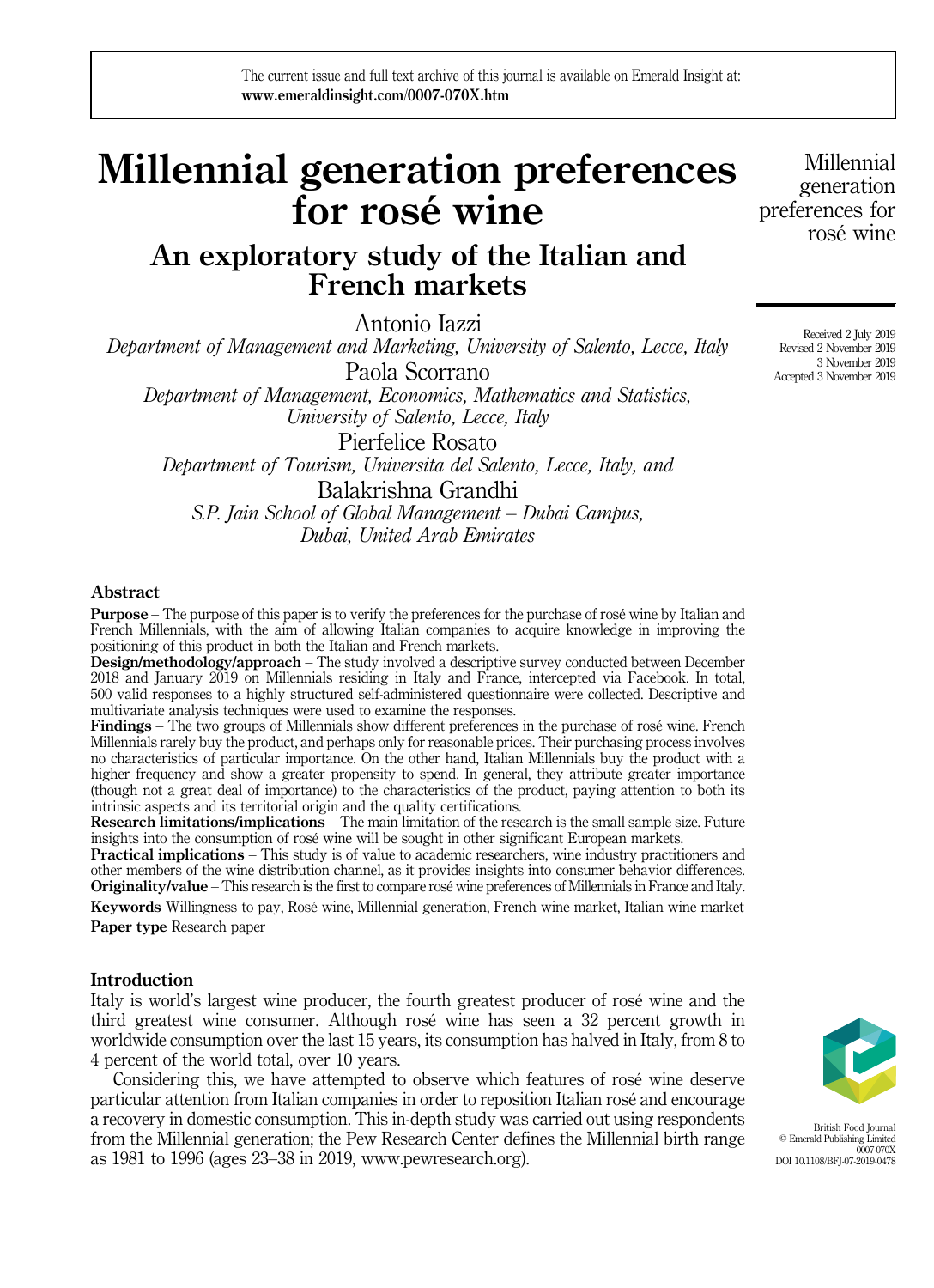The consumption of wine among young people is a topic of growing interest in the sector's literature, which has repeatedly analyzed the relationship between age and consumer attitudes (De Magistris et al., 2011; Wiedmann et al., 2014), paying particular attention to the habits of Millennials. This interest is justified by the peculiar relationship that Millennials have established with the world of wine: they consider the consumption of this product as a true lifestyle, and as granting a moment of conviviality and social connection (Agnoli et al., 2011; Ritchie, 2011; Thach and Olsen, 2006). Wine furthermore represents a deeply engaging experience for Millennials, who tend to become particularly attentive at the moment of purchase (Richard K Miller and Associates, 2011).

Among the studies that have considered the wine consumption behavior of the Millennial generation are those of Higgins et al. (2016), Chrysochou, Krystallis, Mocanu and Lewis (2012), Barber et al. (2008), Nowak et al. (2006), Thach and Olsen (2006) and Wolf et al. (2005). Some studies have also focused on Millennial wine consumption habits in specific countries, such as Australia (Teagle et al., 2010), New Zealand (Treloar et al., 2004), India (Mehta and Bhanja, 2018) and China (Liet al., 2011), and in European countries such as the UK (Mintel, 2009; Ritchie, 2007; Wine Intelligence, 2009), Turkey (Nazan Gunay and Baker, 2011), Portugal (Freitas Santos and Cadima Ribeiro, 2012), Italy (Pomarici and Vecchio, 2014, Bresciani et al., 2016), Spain (Garcia et al., 2013; Velikova et al., 2016) and Macedonia (Hristov and Kuhar, 2015).

More in-depth studies of this topic are needed, especially in the old wine regions of Italy and France, as the Millennial target is becoming increasingly important. In general, wine consumption among Millennials constitutes 19 percent of the total market (McMillan, 2017). Millennials in Italy represent 16 percent of the population and consume 11 percent of the country's wine (Nomisma wine monitor). Millennials in France make up 18 percent of the population and contribution considerably to wine consumption.

The emotional and sensorial peculiarities that characterize Millennials' consumption behavior make them a consumer target that can change the traditional approach to the consumption of this product. This particularly applies to types of wine like rosé, which on the international market has been increasingly seen to be able to adapt to changes in lifestyles and ways of consuming wine by new generations (Velikova *et al.*, 2015). Italy is the fourth largest producer of rosé wine, with a 2017 output of 2m hectoliters (mlh; [www.franceagrimer.fr](http://www.franceagrimer.fr)), or just under 10 percent of world production. Nevertheless, the 2017 consumption of rosé wine in Italy was only slightly over 1 mhl, or about 5 percent of global consumption. This is clearly a product in decline in Italy; in the previous decade, 8 percent of global rosé wine consumption occurred in Italy (30 percent less in total). France is the greatest consumer of rosé wine, at around 8.5 mlh in 2017; this represents about 33 percent of the global consumption of 23.4 mlh, but is about 3 percent less than the 2016 value. France is also the leading producer of rosé wines, with about 5.6m hectoliters produced in 2017.

The objective of this paper is thus to verify the rosé purchasing preferences of Italian and French Millennials. These countries have in common a long tradition of wine consumption and production and its consumers in general show high involvement with wine. To the best of our knowledge, this segment has not yet been sufficiently observed, and there is not yet an analysis of exhaustive consumption preferences in terms of purchasing preferences. Then, in this paper, we attempt to fill this gap in the literature and we aimed to generate useful knowledge for Italian companies in defining product positioning strategies for both the Italian and French markets. Specifically, the cross-country analysis seeks to answer the following research questions:

- RQ1. Do the preferences (in terms of the importance ascribed to attributes) of Millennials for rosé wine consumption vary between the Italian and French markets?
- RQ2. Does consumer spending on rosé wine change in relation to the importance assigned to product attributes? Do the Italian and French markets show similar trends?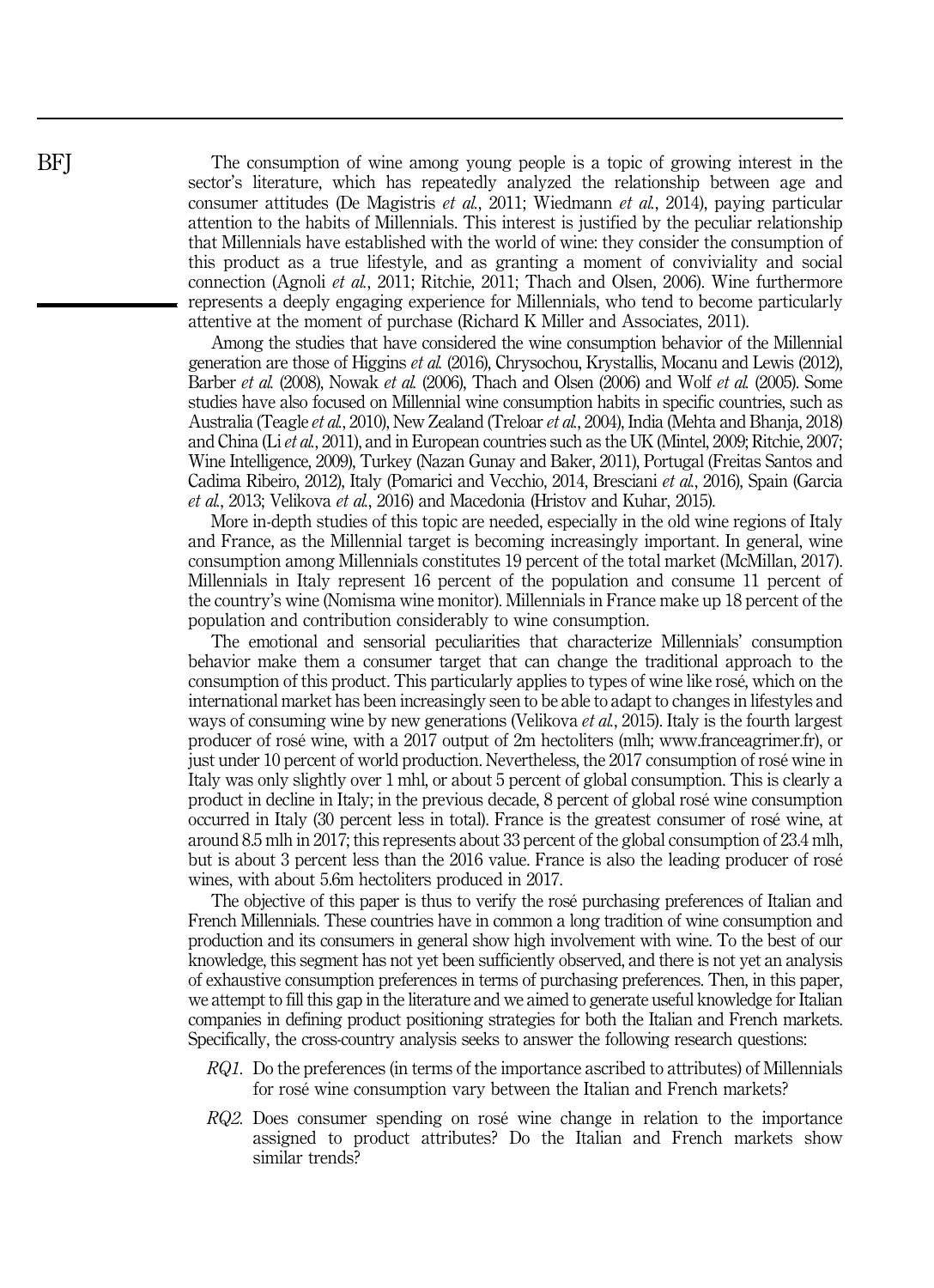RQ3. Are digital information sources important in choosing rosé wine? If so, are there elements of similarity between Italian and French consumers?

The structure of the paper is as follows: the next section provides the theoretical background to the research. The third section illustrates the method employed in the empirical analysis, the fourth section reports on the main findings of the empirical study, and the last two sections, respectively, discuss the main findings and outline avenues for future research.

#### Theoretical background

Cognitive aspects of the product and Millennial-specific behavior relating to wine

The unique and highly complex nature of wine, which is configured as a product with high experiential and emotional intensity, means that any evaluation of its quality assumes a multidimensional characteristic, being the result of the different relevance assumed by the multiple attributes of the product with respect to the preferences of the consumer (Charters and Pettigrew, 2003; Tempesta et al., 2010; Corduas et al., 2013; Fait et al., 2014; Wiedmann et al., 2014; Bruwer et al., 2017; Schäufele et al., 2018).

The characteristics on which a consumer's evaluation of wine is based are intrinsic and extrinsic (Olson and Jacoby 1972; Veale and Quester, 2009). The intrinsic characteristics are those related to the chemical and physical properties of the product, which cannot be modified after bottling. There are five such aspects (Charters and Pettigrew, 2007): its hedonistic characteristic (personal pleasure and fun); the visual aspect; the taste and aroma properties (associated with the grape and vine varieties); the paradigmatic nature (the quality of the wine, once tasted, is also judged based on its ability to evoke something foreign to the drink itself); and aging.

It is evident that appreciation of the intrinsic characteristics of the product is inseparably linked to the experience of consumption. It is not by chance that the intrinsic properties are what the quality judgments of producers and experts are generally based on Sáenz-Navajas et al. (2014). Since these characteristics cannot be evaluated until the product has been consumed, they mainly affect repurchase (Spielmann  $et$   $al$ , 2016). The initial purchase decision, however, may be based on extrinsic characteristics (Lockshin and Hall, 2003; Lockshin and Halstead, 2005; Lockshin et al., 2006; Remaud and Lockshin, 2009), or on those aspects inherent to the product that are not physically part of it (Olson, 1977), although they can in certain circumstances determine its connotations.

For example, territorial origin (Veale and Quester, 2008, 2009; Tempesta et al., 2010) plays an important role in the construction of the concept of quality, especially when the specificity is such as to generate a region-of-origin effect which, evoking the traditions, beliefs and culture of the territory from which it emanates, gives rise to a cognitive process that positively affects the consumer's evaluation (Van Ittersum *et al.*, 2003; Chamorro *et al.*, 2015; Vrontis et al., 2016; Scorrano et al., 2018). Another fundamental typology of extrinsic characteristics consists of marketing elements, including packaging, reputation and price (Charters and Pettigrew, 2007). The packaging has its own subdimensions, such as label aesthetics (Rocchi and Stefani, 2006; Chrea et al., 2011) and the information it displays (Mueller *et al.*, 2010), color and shape of the bottle (Raz *et al.*, 2008; Mueller and Szolnoki, 2010; Chrysochou, Corsi, Krystallis, 2012). The term "reputation," on the other hand, refers to quality certifications, awards (Lockshin et al., 2006, Giacomarra et al., 2016) and brand (Mueller *et al.*, 2010).

The questionnaire uses 16 wine attributes largely described in the literature. A new element of the paper is the identification of wine attributes inherent to innovation (innovative packaging, advertising sites and social networks, positive opinion expressed by experts through digital channels), and the link between the product and the territorial origin (graphically attractive label, quality certification).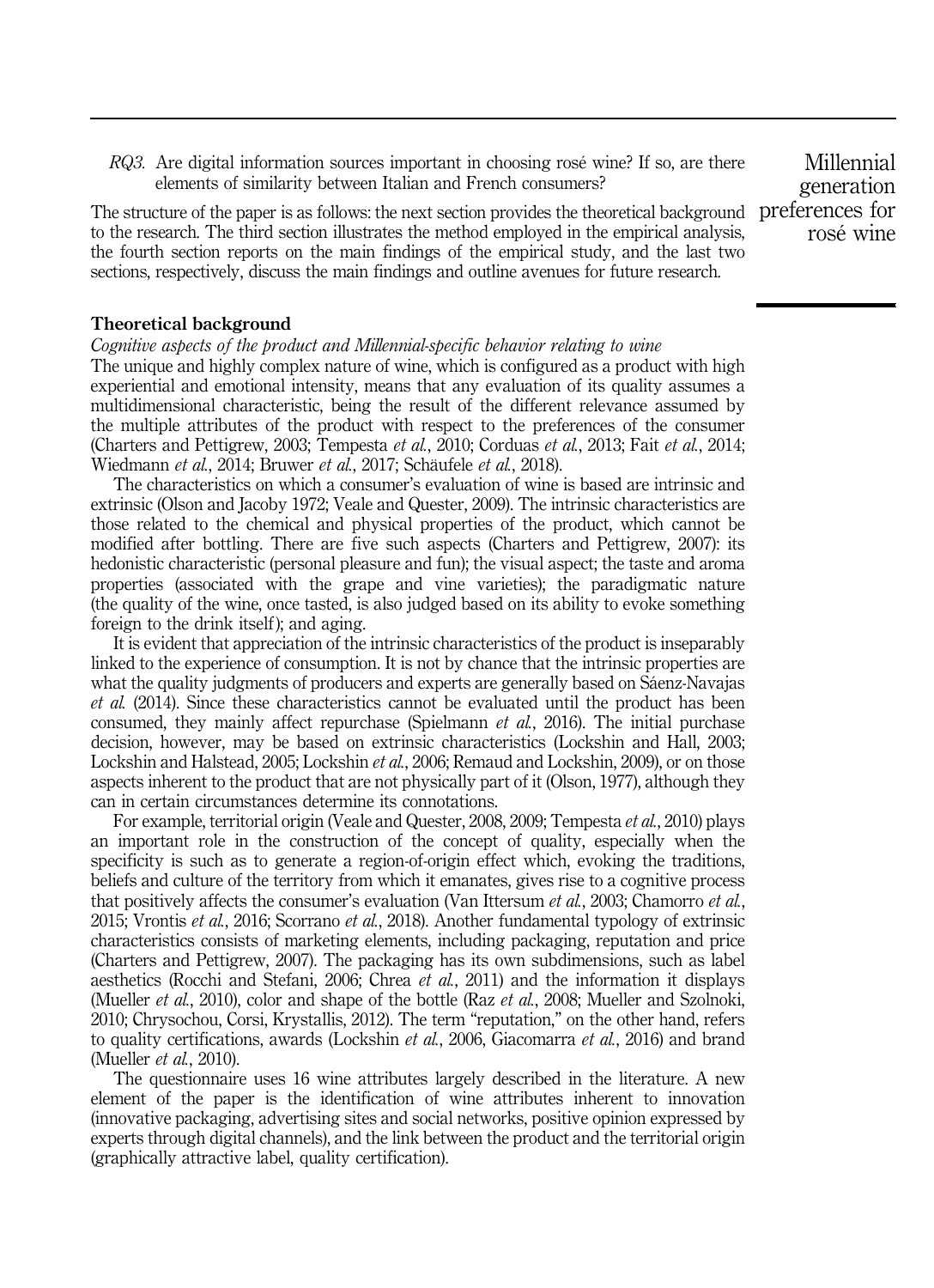These intrinsic and extrinsic characteristics are perceived differently by different generations of consumers. Various studies have shown that considerable differences in wine consumption can be identified across generations, which supports market segmentation on the basis of age cohorts (Barrena and Sanchez, 2009; Agnoli et al., 2011; Chrysochou, Krystallis, Mocanu and Lewis, 2012). In general, data show a growth in wine consumption to middle age, and then a decrease thereafter. In fact, at the beginning of the twenty-first century, marketing efforts were aimed at the baby boomer generation, but in recent years the focus has shifted to young people (Bruwer *et al.*, 2012).

Millennials, their attitudes and their buying patterns have become an important reference point for marketers and researchers in terms of potential spending power, ability to be trend setters and attitude toward new products (Thach and Olsen, 2006; Radovanović et al., 2017). Despite their younger age, Millennials represent an important consumption segment due to their purchasing power, their significant influence on the purchase decisions of their families and their ability to involve peers. Millennials tend to buy limited amounts of wine as part of a portfolio of alcoholic beverages (Mueller and Charters, 2011; Chrysochou, Corsi, Krystallis, 2012; Chrysochou, Krystallis, Mocanu and Lewis, 2012). They prefer consumption outside the home, buying the product in limited quantities and in alternative packages.

They do not aim to consume large quantities, but rather to have a multisensory experience; they appreciate personal appearance and well-being (Castellini and Samoggia, 2018).

The characteristics of wine consumption among Millennials seem to vary in by country. The propensity to purchase red or white wine varies between countries (Olsen *et al.*, 2007; Teagle et al., 2010, VinIntell, 2013). Mueller and Charters (2011) have already called for attention to be paid to the fact that research carried out on consumers is not transferable to other countries, given the cultural and market peculiarities of each.

These countries have in common a long tradition of wine consumption and production. In addition, French and Italian consumers in general show high involvement with wine. In both countries, the preferences of wine consumers are mainly driven by proximity to wineproducing areas and the wine producers; geographical indications (i.e. Protected Designations of Origin and Protected Geographical Indications) play a relevant role in wine consumer choices (Casini *et al.*, 2009).

So, our first research question is:

RQ1. Do the preferences (in terms of the importance ascribed to attributes) of Millennials for rosé wine consumption vary between the Italian and French markets?

#### Willingness to pay and characteristics of product

Considering that wine-buying processes are stimulated by the perception and evaluation of the product's characteristics, some studies (Batt and Dean, 2000; Oczkowski, 2001; Lockshin et al., 2006; Barreiro-Hurlé et al., 2008; Sellers-Rubio and Nicolau-Gonzalbez, 2016) have shown how these are reflected in the price factor, taken to be the most relevant dimension, in particular for those consumers who drink wine infrequently, as well as for those who tend to buy the most expensive wines. For this reason, we analyzed willingness to pay (WTP) – that is, the willingness of Millennials to spend money on the purchase of rosé wine. This will allow us to learn more about the drivers of consumer choice (Wertenbroch and Skiera, 2002; Voelckner, 2006; Didier and Lucie, 2008; Franke and Schreier, 2008; Schäufele and Hamm, 2017).

The degree of consumer involvement with the product is, in fact, an important construct in examining WTP (Barber *et al.*, 2009): in fact, it depends to a large extent on the level of information available at the time of purchase, and therefore on the consumer's knowledge of the product's characteristics (Lecocq et al., 2005; Hammond et al., 2013; Galati et al., 2019). On the other hand, the price the buyer is willing to pay is a function of the utility attributed to the product and the benefits he or she believes can be derived from its consumption: in other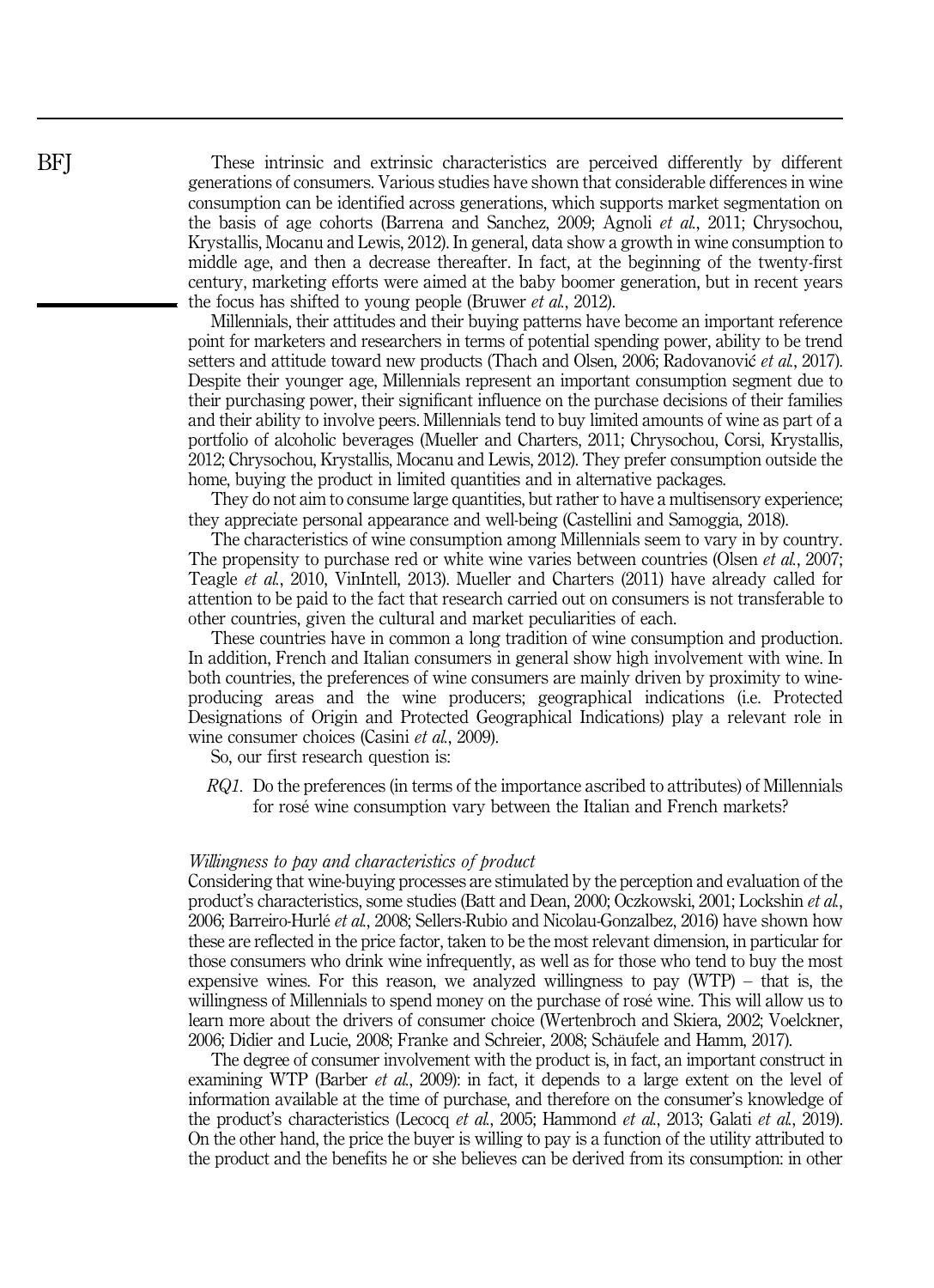words, it is an expression of the value attributed to the product – value that is associated with tangible and intangible factors (Lewis and Zalan, 2014). With specific reference to wine, the WTP of less experienced consumers is influenced in particular by extrinsic factors, such as information on taste reported on the label or in guides. Such consumers tend to rely on these indications to judge the quality of the product, rather than distinguishing specific sensorial qualities and expressing their preferences in terms of them, and consequently associating with them a certain WTP (Holmquist et al., 2012; Lecocq et al., 2005). WTP is also strongly affected by the perception of the brand (Aaker, 1996; Schiffman et al., 2008): a positive brand image can generate brand loyalty and increase the value of the product in the consumer's view, who might then be willing to pay a premium for it.

So, our second research question is:

RQ2. Does consumer spending on rosé wine change in relation to the importance assigned to product attributes? Do the Italian and French markets show similar trends?

# Digital information and choice of rosé wine

The need to acquire useful information in purchasing decisions and in quantifying the willingness to spend is now favored by the presence of digital communication channels. Reputation is strongly influenced by social media channels, which act to aggregate opinions and orientations, and from which important aspects of the brand image can emerge (Cavallo et al., 2016; Iaia et al., 2017; Sogari et al., 2017; Galati et al., 2016, 2017).

In general, perception of the characteristics of the product is facilitated by the diffusion of social media, which have profoundly altered the ways in which consumers interact with each other and with businesses; this is due to the active role that web-based communication models have entrusted to users in the generation and dissemination of content, forcing companies to review their marketing strategies. Platforms and digital tools allow users to share content, recommend products and describe their experiences (positive or negative) of consumption, developing powerful word of mouth (Brown and Hayes, 2008; Iaia et al., 2016). Word of mouth plays a fundamental role in influencing purchasing decisions on social media (Ahamed and Zahid, 2014), particularly for products with a high cognitive or experiential content, such as wine. In fact, user-generated content is a rapidly growing communication phenomenon among wine consumers, especially in the form of wine blogs (Forbes et al., 2015): according to a list drawn up by Vinography in 2018, there are over 765 blogs dedicated to wine in English, along with another 175 written in other languages [\(www.vinography.com/wine\\_blog\\_list.html\)](http://www.vinography.com/wine_blog_list.html). These represent an important source of information for consumers (Cosenza et al., 2015; Scorrano, Fait, Maizza, 2015).

It has thus become essential for companies to know the channels through which to communicate and share useful information with Millennials at the genesis of purchasing preferences (Fait et al., 2015; Scorrano, Fait, Rosato, Gravili, 2015; Cuomo et al., 2016; Iaia et al., 2019; Scorrano et al., 2019).

So, our third research question is:

 $RQ3$ . Are digital information sources important in choosing rosé wine? If so, are there elements of similarity between Italian and French consumers?

# Methodology

# Sample

The objective of the paper is to verify preferences for rosé wine among Italian and French Millennials. Millennials are a segment that faces the market and that will characterize the near future. In this study, Italian Millennials were contrasted with French Millennials, as France is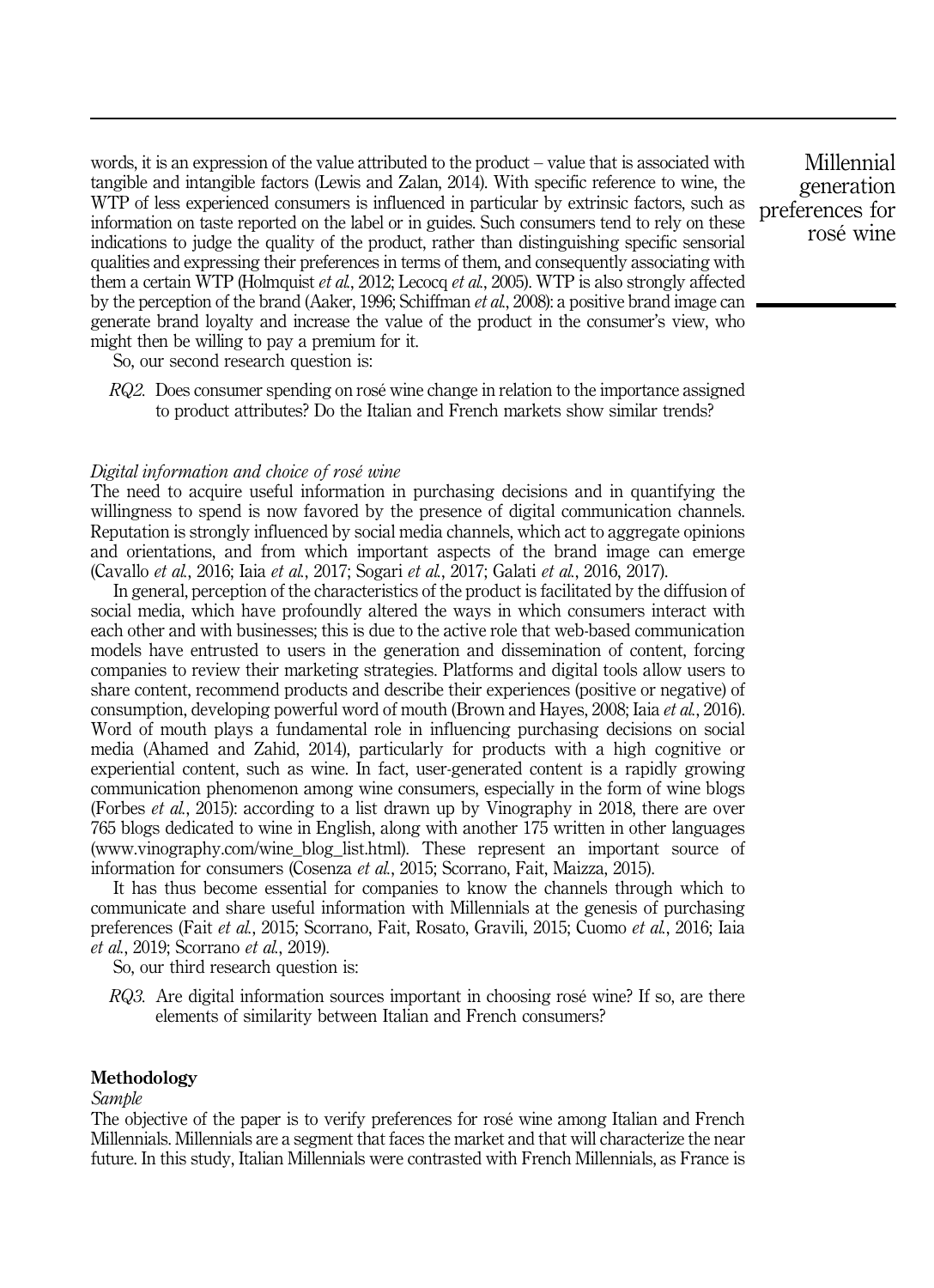the largest consumer (and producer) of rosé wine. Millennials represent a homogeneous group of consumers, which minimizes the difference between groups (Geraci, 2004).

After comparing the purchase and consumption habits of rosé wine among French and Italian Millennial people, we attempted to answer the previous research questions through a descriptive survey conducted between December 2018 and January 2019 of individuals aged 23–38 residing in Italy and France. The sample was intercepted via Facebook using features that allow user segmentation. A minimum quota of 200 surveys from each market was set in order to obtain an adequate number of responses for the comparison analysis. Correctly completed questionnaires were received from 500 respondents, of which 290 were completed by Italians and 210 by French.

#### Questionnaire

The questionnaire employed a web-based survey consisting of three sections. Section A included questions referring to participants' sociodemographic characteristics and wine consumption behavior, with screening questions to exclude participants who have never bought wine and who were born after 1995. Section B asked participants to rate the importance of the following set of 16 wine attributes described in the literature: variety, vine, organoleptic and sensory characteristics, territorial origin, name of the producer or brand, alcohol content, special offer, label, graphically attractive label, innovative packaging, quality certification, awards, advertising on traditional media, advertising on sites and social networks, suggestions from friends and relatives, and positive opinion expressed by experts. The identification of purchasing attributes was carried out considering the distinction between intrinsic and extrinsic characters (Olson and Jacoby, 1972; Veale and Quester, 2009; Chrysochou, Corsi, Krystallis, 2012; Chrysochou, Krystallis, Mocanu and Lewis, 2012; Lategan *et al.*, 2017). The number of items used is justified by the need to verify the role of additional characters, in comparison with those suggested by literature, regarding to innovation (innovative packaging, advertising sites and social networks, positive opinion expressed by experts through digital channels), and the link with the territorial origin (graphically attractive label, quality certification).

The importance of product characteristics was rated on a five-point Likert scale  $(1 =$  least important;  $5 = \text{most important}$ . Section C included additional questions related to digital information sources and WTP.

#### Analysis

The responses were initially analyzed in a descriptive manner, identifying the specificities of rosé wine consumption (purchase frequency, places of consumption, willingness to spend and communication tools used to acquire product information) in the analyzed geographical contexts. The first step in the processing of the data for the quantitative analysis focused on an "Independent samples t-test," to identify differences in the importance assigned to product attributes. The "Independent Samples t Test" compares the means of two groups analyzed in order to determine whether there is statistical evidence that the associated population means are significantly different. In particular, the "Levene's Test of Equality of Variance" is an inferential statistic used to assess the equality of variances for a variable calculated for two or more groups. That test tell us if the two groups that we are comparing have a similar dispersion of scores (otherwise known as homogeneity or equality of variance). If the significance level (also called the probability or  $\nu$ -value) is smaller than 0.05, then there is support for our hypothesis. If it is larger, then we reject our hypothesis in favor of the null hypothesis, which is that there are no differences between the two groups.

The second step in the processing of the data for the quantitative analysis focused on the analysis of multiple linear regression between the WTP (dependent variable) and the intrinsic and extrinsic rosé wine characteristics (independent variables), which can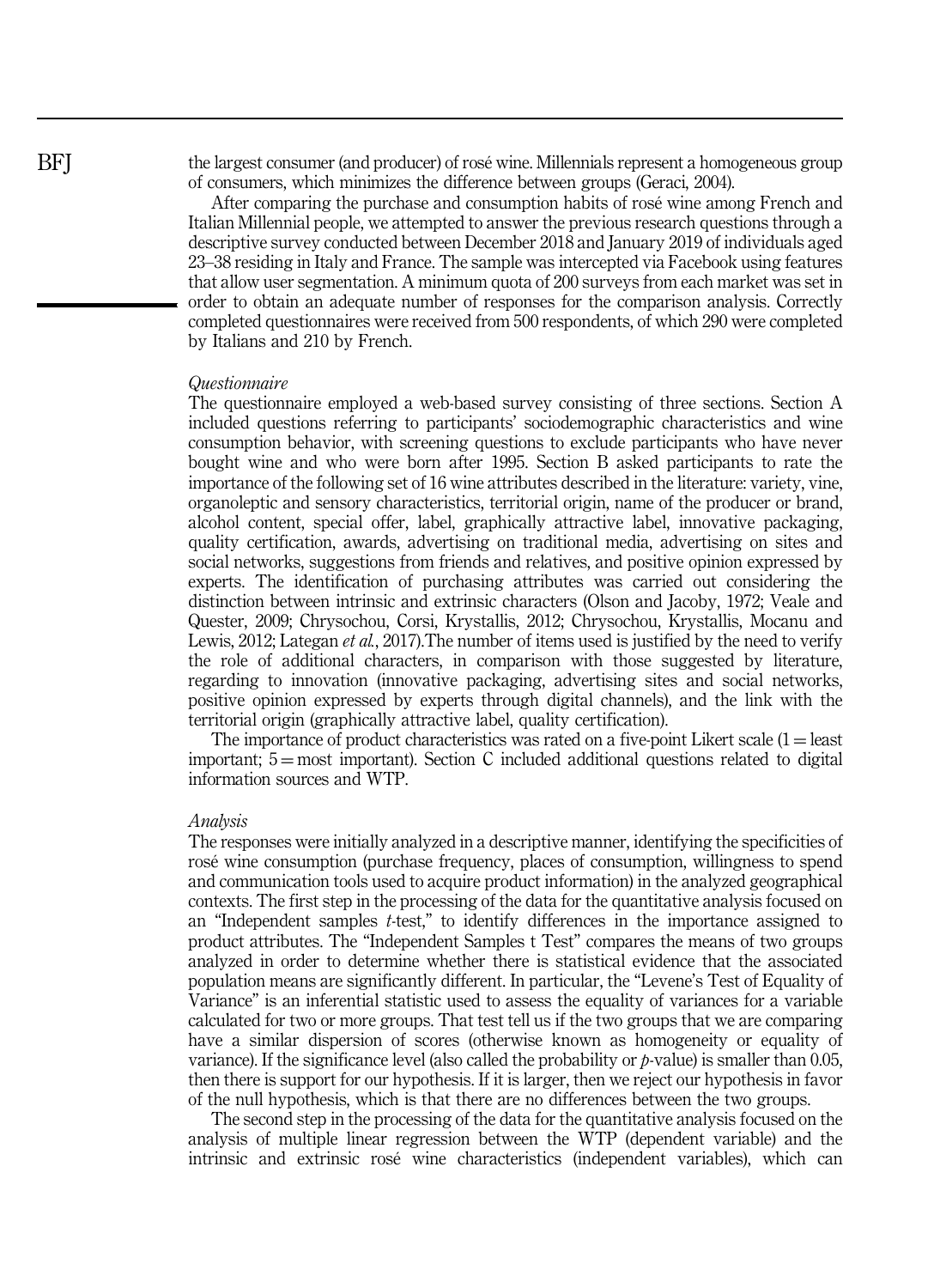be considered potential "predictors" of the purchase of a product. Initially, it was verified the goodness of fit of the model used by calculating the linear coefficient of determination  $R<sup>2</sup>$  (which represents the portion of the variance of the dependent variable that is explained by the independent variables). Fisher's test and the analysis of residuals (i.e., the difference between the real and estimated values of the dependent variable) also confirmed the adequacy of the regression model used.

Millennial generation preferences for rosé wine

# Findings

#### Sample characteristics

The sample of respondents were predominantly female (56 percent), with males in the minority at 44 percent. The majority of respondents (60 percent) were between the ages of 23 and 27; a third of respondents (33 percent) were aged from 32 to 38, while the remaining 7 percent belonged to the 28–31 age group.

Two Italian Millennials out of three had visited rosé production or processing locations, an experience shared by only one in three of their French counterparts. French Millennials consume rosé wine to a greater extent in the family, while Italian Millennials show greater consumption outside the home. In both cases, however, the consumption of rosé is linked to specific events or to certain relational contexts (with friends).

Table I shows the answers reported by Millennials regarding individual consumption locations.

The comparison shows on average different behaviors, if only slightly, between the two countries. Italian Millennials assign greater value to the location of consumption, though the sample shows a high standard deviation (SD), an index of a varied choice.

In order to describe the purchasing characteristics of the two groups, we proceeded with an analysis of willingness to spend money on rosé and of the frequency of consumption; this survey confirmed the diversity of behavior between the groups and the greater variety within the Italian consumer group.

Table II shows that there is greater willingness to spend among Italian Millennials, although the high SD indicates divergent behaviors within the group. The frequency of

| Country                                                          | Mean  | SD     | SE mean               |
|------------------------------------------------------------------|-------|--------|-----------------------|
| At home with meals                                               |       |        |                       |
| Italy                                                            | 2.214 | 1.3443 | 0.0784                |
| France                                                           | 1.538 | 1.0850 | 0.0752                |
| Outdoors with meals                                              |       |        |                       |
| Italy                                                            | 2.378 | 1.3156 | 0.0767                |
| France                                                           | 1.769 | 0.9754 | 0.0676                |
| At friends' home                                                 |       |        |                       |
| Italy                                                            | 2.440 | 1.2853 | 0.0742                |
| France                                                           | 2.000 | 1.0403 | 0.0721                |
| In wine shops and/or bars, as an aperitif                        |       |        |                       |
| Italy                                                            | 2.283 | 1.2577 | 0.0730                |
| France                                                           | 1.769 | 1.1896 | 0.0825                |
| On the occasion of particular events (e.g. tastings, ceremonies) |       |        |                       |
| Italy                                                            | 2.755 | 1.3505 | 0.0788                |
| France                                                           | 2.231 | 0.9754 | 0.0676                |
| <b>Source:</b> The authors' work                                 |       |        | Consumption situation |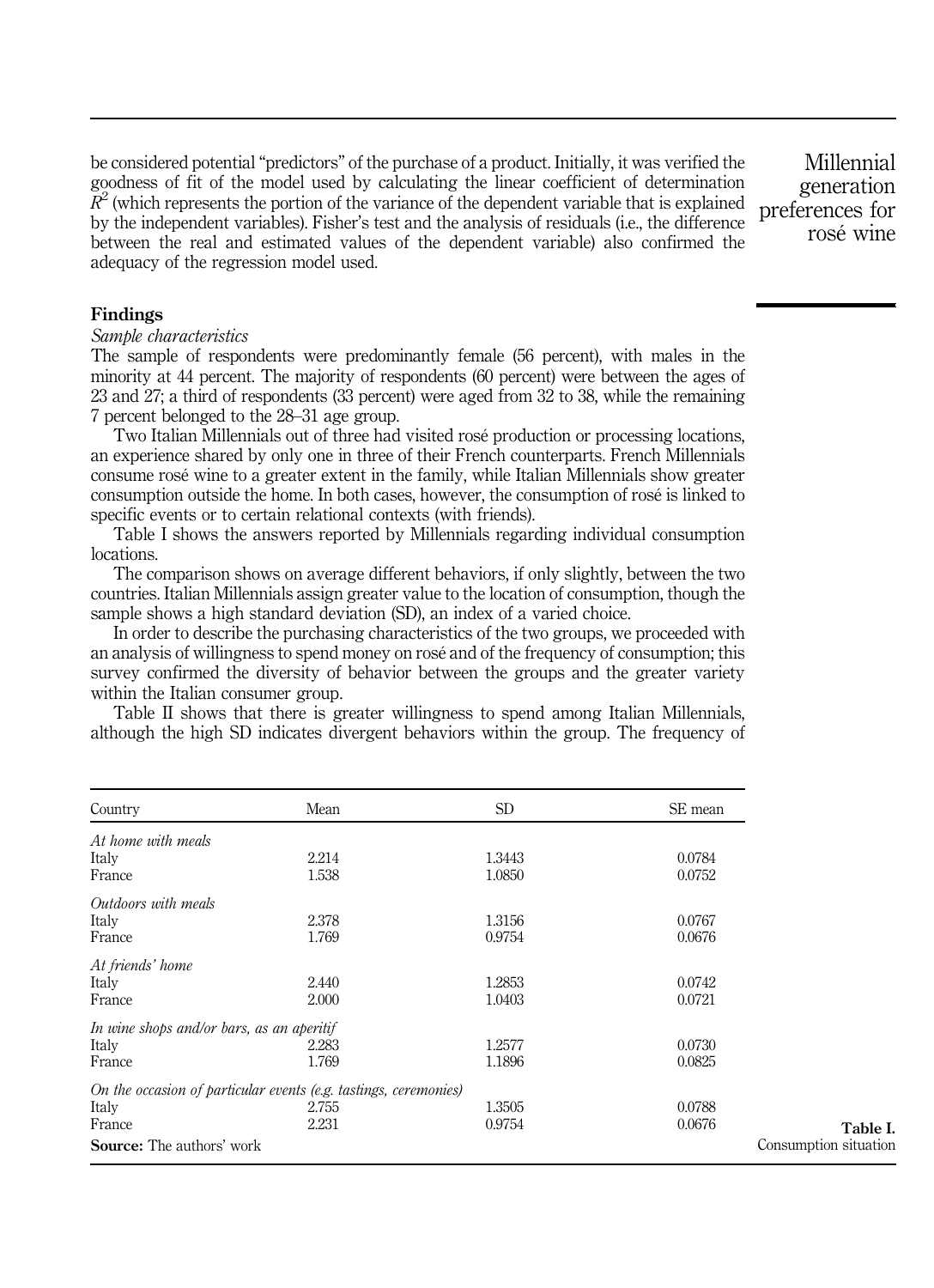consumption is low for both groups, with the behaviors of the Italian respondents more varied than those of the French respondents (SD: 1.64).

#### Italian Millennials compared to their French counterparts

RQ1. Do the preferences (in terms of the importance ascribed to attributes) of Millennials for rosé wine consumption vary between the Italian and French markets?

Our review of the literature made it possible to identify 16 distinct items, including both intrinsic and extrinsic characteristics. The respondents described how important each was in process of selecting rosé wine. The results, as shown in Figure 1, show that greater attention was paid to 15 of the attributes by Italian consumers; the exception is the "special offer" item, which was considered more important by the French consumers.

Neither consumer groups shows any particularly important attributes in the selection processes.

The product characteristics considered important (a score of 3 or more 3) by Italian Millennials are territorial associations ("territorial origin," 3.26), quality certifications (3.17) and the sensory organoleptic qualities (3.08). For French Millennials, only the presence of a "special offer" (2.91) has an importance close to the average value; a slightly lower level of importance is assigned to "quality certification" (2.82).

The use of the independent  $t$ -test allowed us to determine the characteristics that have different levels of importance for the two geographical groups, while also highlighting those characteristics for which similar appreciations were expressed by two groups.

|                                    | Country                          | Mean  | SD.    | SE mean |  |  |
|------------------------------------|----------------------------------|-------|--------|---------|--|--|
|                                    | Willingness to pay               |       |        |         |  |  |
|                                    | Italy                            | 3.100 | 1.4412 | 0.0832  |  |  |
|                                    | France                           | 2.167 | 0.8014 | 0.0578  |  |  |
| Table II.                          | Frequency                        |       |        |         |  |  |
|                                    | Italy                            | 1.703 | 1.6410 | 0.0943  |  |  |
| Willingness to pay<br>and purchase | France                           | 1.077 | 0.8305 | 0.0576  |  |  |
| frequency                          | <b>Source:</b> The authors' work |       |        |         |  |  |



Figure 1. Importance of rosé characteristics in the selection process

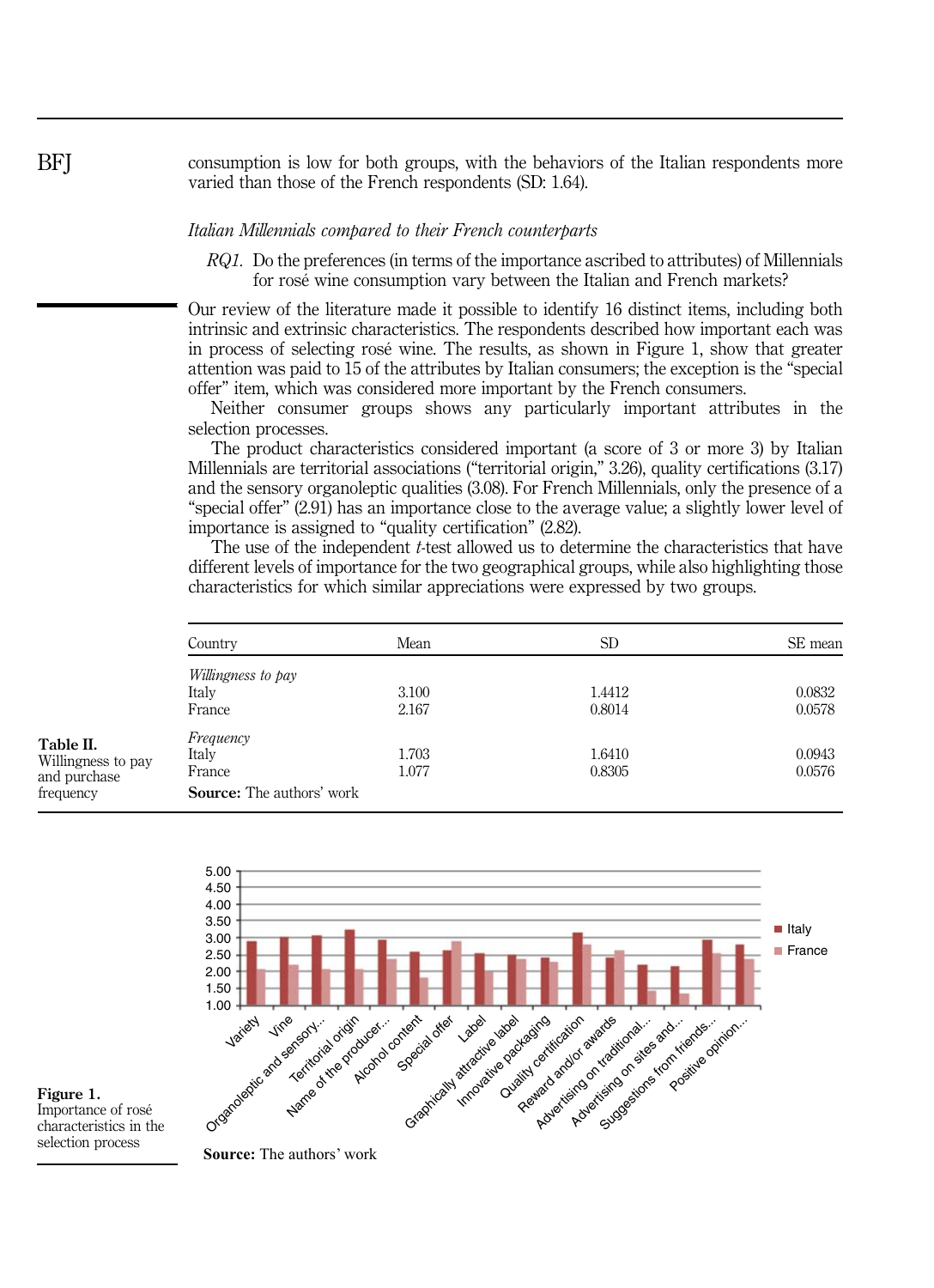With reference to the differences, the variance of the responses between the samples, analyzed with Levene's test for the equality of variances, showed a high significance  $(< 0.05)$ , confirming the diversity of variance between the two groups (see Figure 2). For the other characteristics, the absence of significance rules out the null hypothesis (of different variances), identifying similarities of variance with respect to the importance assigned to the attributes by the two groups.

Although there is a different importance attributed to the characters from the two groups observed, the results of the independent samples highlight the attributes whose evaluation unites the two groups: "variety" and "wine" for the intrinsic characteristics and to "special offer," "label," "graphically attractive label" and "positive opinion expressed by experts" for the extrinsic characteristics:

RQ2. Does consumer spending on rosé wine change in relation to the importance assigned to the product attributes? Do the Italian and French markets show similar trends?

It is important in rosé wine positioning strategies for Millennials to determine if there are relationships between the importance assigned to purchasing attributes and the willingness to spend. A regression analysis was carried out separately on the two groups.

The descriptive analysis found that Italian respondents were willing to pay more on rosé than the French respondents. Regression analysis showed an acceptable significance  $(R = 0.653, R^2 = 0.427, ANOVA F = 9.983$  and sig.  $\lt 0.05$ ), as reported in Table III. In the case of French Millennials, the model has a greater overall significance ( $R = 0.838$ ,  $R^2 =$ 0.702, and ANOVA with  $F = 26.315$  and sig.  $\lt$  0.05); the model can thus be considered suitable for use.

For the two groups, there are three common characteristics that influence WTP: they are "variety of wine," "quality certification" and "suggestions from friends and/or relatives" (see Table III).



Similarity and diversity in the preferences for rosé wine

**Source:** The authors' work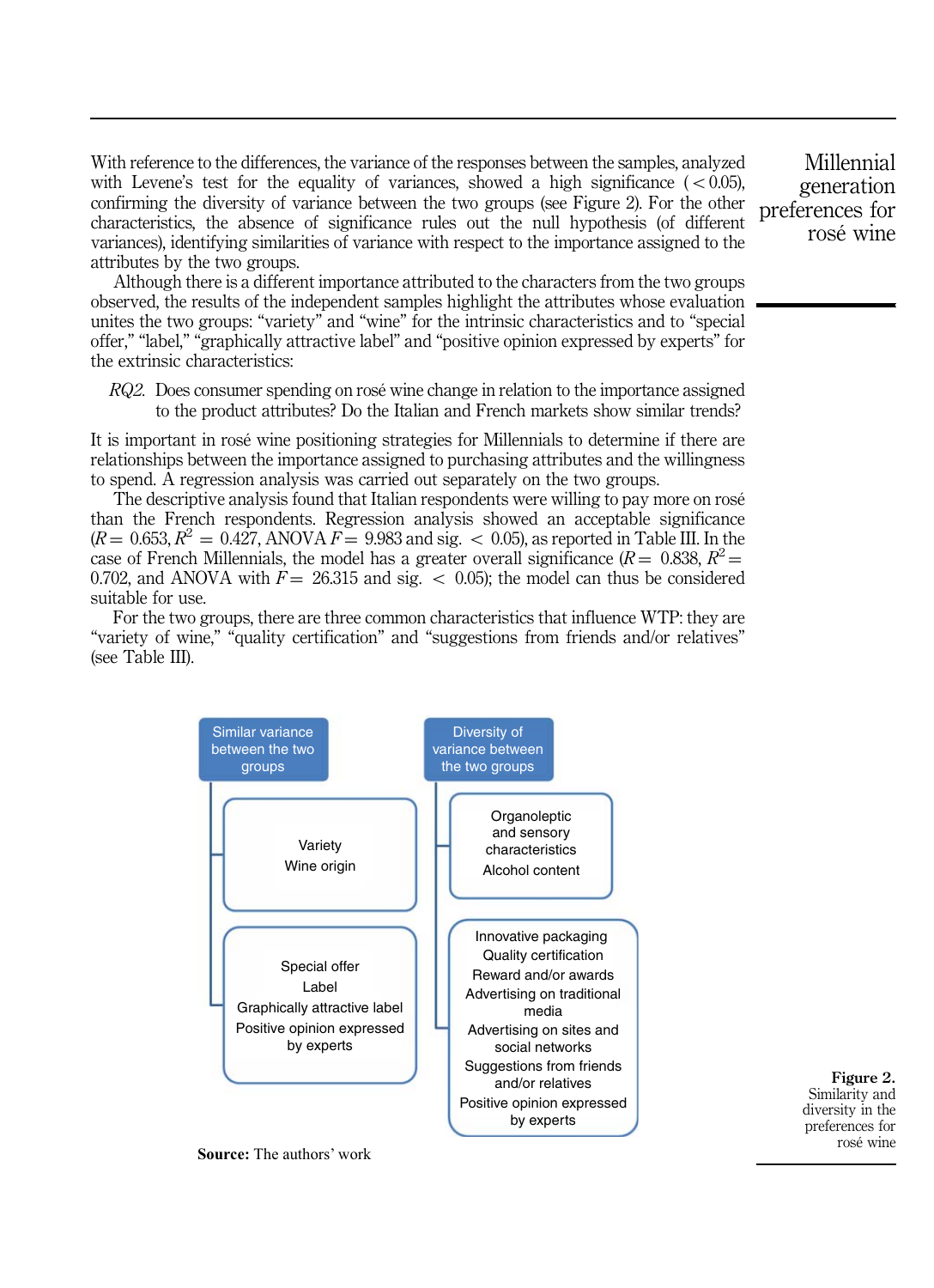| BFI                                                     |                                                                                                                                  | Italian Millennials |       | French Millennials |       |  |  |
|---------------------------------------------------------|----------------------------------------------------------------------------------------------------------------------------------|---------------------|-------|--------------------|-------|--|--|
|                                                         |                                                                                                                                  | t                   | *Sig. | t                  | *Sig. |  |  |
|                                                         | Variety                                                                                                                          | 7.708               | 0.000 | $-4.333$           | 0.000 |  |  |
|                                                         | Wine origin                                                                                                                      | 2.526               | 0.012 | 1.668              | 0.097 |  |  |
|                                                         | Organoleptic and sensory characteristics                                                                                         | 5.983               | 0.000 | 5.610              | 0.000 |  |  |
|                                                         | Territorial origin                                                                                                               | $-1.375$            | 0.170 | $-2.124$           | 0.035 |  |  |
|                                                         | Name of the producer and/or brand                                                                                                | $-1.315$            | 0.190 | $-3.359$           | 0.001 |  |  |
|                                                         | Alcohol content                                                                                                                  | 0.830               | 0.407 | $-4.224$           | 0.000 |  |  |
|                                                         | Special offer                                                                                                                    | $-0.899$            | 0.370 | 11.562             | 0.000 |  |  |
|                                                         | Label                                                                                                                            | $-1.712$            | 0.088 | $-1.761$           | 0.080 |  |  |
|                                                         | Graphically attractive label                                                                                                     | $-0.158$            | 0.875 | 2.346              | 0.020 |  |  |
|                                                         | Innovative packaging                                                                                                             | $-1.613$            | 0.108 | 3.861              | 0.000 |  |  |
|                                                         | Quality certification                                                                                                            | 1.657               | 0.099 | $-2.698$           | 0.008 |  |  |
|                                                         | Reward and/or awards                                                                                                             | 2.449               | 0.015 | $-.599$            | 0.550 |  |  |
| Table III.<br>Multiple linear                           | Advertising on traditional media                                                                                                 | $-0.153$            | 0.878 | $-1.048$           | 0.296 |  |  |
|                                                         | Advertising on sites and social networks                                                                                         | 2.098               | 0.037 | 6.171              | 0.000 |  |  |
| regression between                                      | Suggestions from friends and/or relatives                                                                                        | $-3.445$            | 0.001 | $-.236$            | 0.814 |  |  |
| the importance of the                                   | Positive opinion expressed by experts                                                                                            | 2.224               | 0.027 | 3.398              | 0.001 |  |  |
| Consumer reviews on online forums<br>characteristics of |                                                                                                                                  | $-3.152$            | 0.002 | $-4.152$           | 0.000 |  |  |
| the product and the<br>willingness to pay               | <b>Notes:</b> Dependent variable: price of rosé wine. *Significant at $\langle 0.05 \rangle$<br><b>Source:</b> The authors' work |                     |       |                    |       |  |  |

The remaining characteristics that influence the WTP are different between the two groups; for the French Millennials, compared to the Italians, there are more characteristics that predict the WTP.

The French Millennials are less willing to pay for rosè wine and there are various characteristics that can affect it. The Italian Millennials spend more on rosé wine and the expense can change in consideration of the product and its origin or for the suggestions of friends:

RQ3. Are digital information sources important in choosing rosé wine? If yes, are there elements of similarity between Italian and French consumers?

A further objective of the paper is to determine the use by Millennials of communication tools to obtain information used in evaluating such characteristics. This particularly refers to the possibilities of digital technology. Italian Millennials consider "expert reviews" and "producer's website" to be important when seeking information on rosé wine. The remaining tools are not important for acquiring information or knowledge about the product. For French Millennials, none of the communication tools are very important in obtaining information useful for purchasing rosé (see Figure 3).

The web information sources do not improve the importance of communication for Millennials. "Friends and experts" are of above average importance for both groups. In general, Italian Millennials are more attentive to the producer's website and to results found through search engines. The two groups of Millennials thus behave altogether differently (see Figure 4).

Communication thus appears, on the whole, not to play a great role in Millennials' acquisition of knowledge useful in purchasing rosé. Although the respondents are consumers of the digital age, traditional word of mouth still has a greater weight in the search for information on the characteristics of rosé wine.

# **Discussion**

First of all, our analysis highlighted the difficulty of analyzing the rosé wine market without considering the peculiarities of different national markets (Mueller and Charters, 2011;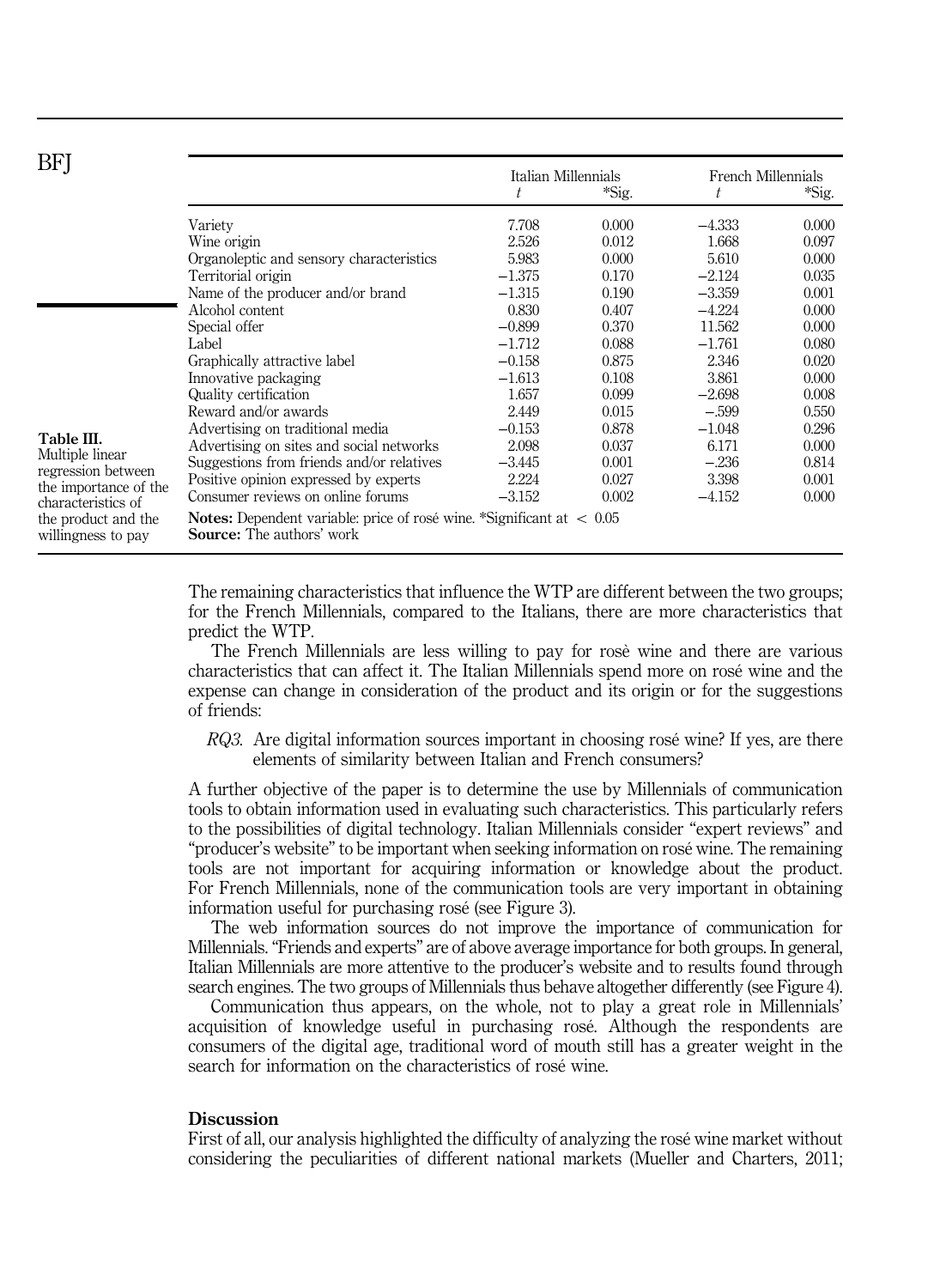









Olsen et al., 2007; Teagle et al. 2010). Italian and French Millennials show similarities in terms of the occasions on which they use rosé wine, being mostly associated with events and special occasions, followed by dinners at friends' houses and outside the home. On the other hand, consumption of rosé wine at home appears to be limited, demonstrating an evident association between rosé wine and social phenomena.

The analysis of preferences showed differences between the two contexts  $(RQ1)$ . The most significant attribute for the Italian market is the wine's territory of origin, followed by quality certification, if present. This aspect demonstrates the growing importance of territory, in the form of symbolic values and evocative references, in the choice of wine (Van Ittersum *et al.*, 2003; Scorrano *et al.*, 2018). This aspect is reinforced by the relevance of quality certifications (D'Amico *et al.*, 2016) as an element that can, for the most part, enhance the link with the territory. Additional attributes that can positively orient the consumer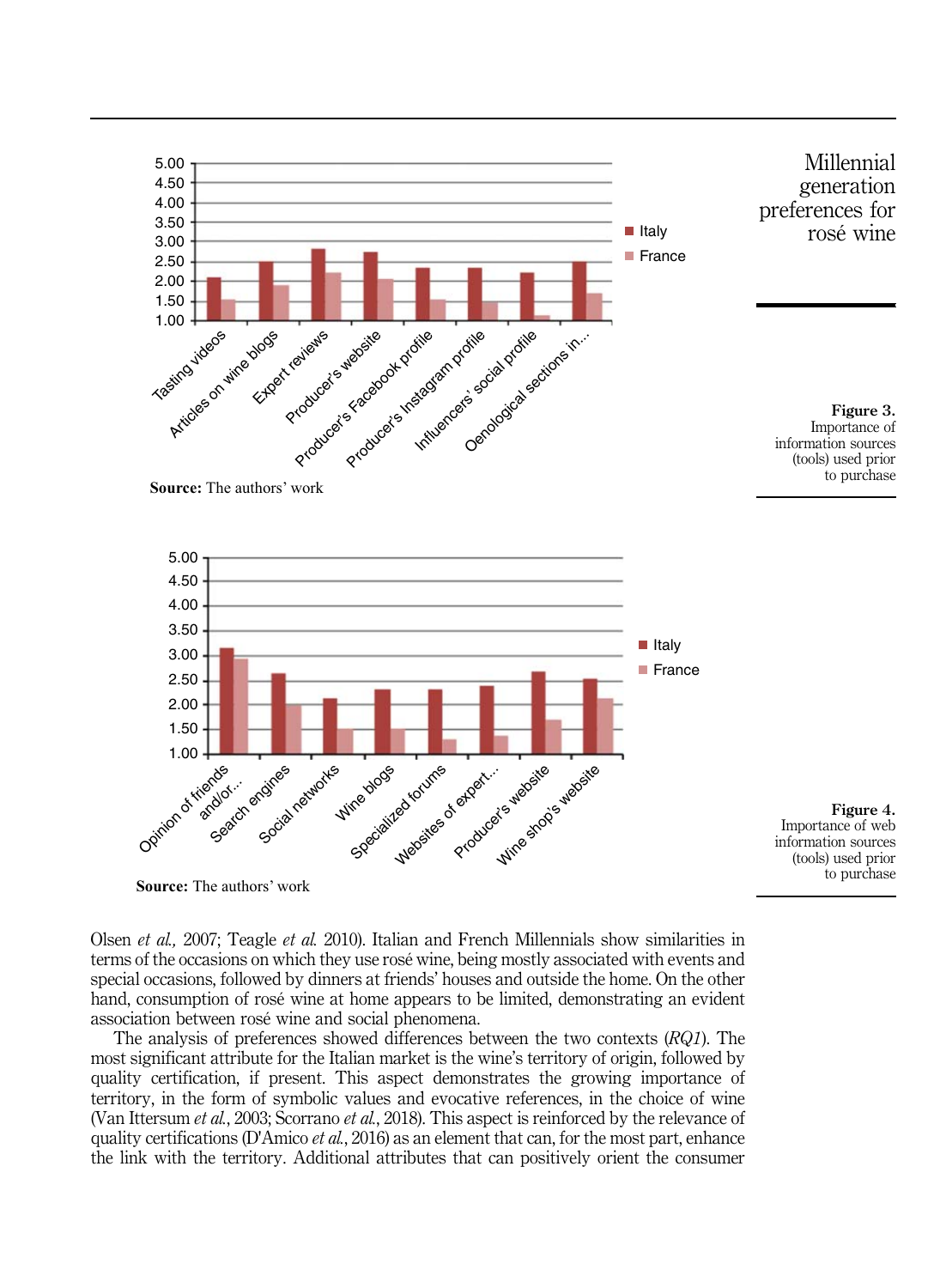choice process can be traced back to the brand (Ahamed and Zahid, 2014). Moreover, the analysis shows that there is no single attribute which, on account of its relevance, can act as a central element in orienting the selection process. Italian and French Millennials orientate their own selection processes, taking into consideration a complex and composite set of attributes, none of which clearly prevails over the others. The French Millennials perceive the territory of origin to be of rather low relevance, and the presence of special offers to be of greater relevance.

This moreover seems consistent with the low propensity to spend of French consumers (RQ2). Rosé wine appears to be perceived by the French as a sort of "second choice" compared to other types of wines. The higher propensity to spend on the part of Italian Millennials seems to suggest a more marked ability of Italian manufacturers to place rosé wine as a mid-range product. This positioning, however, appears to be incompatible with a high penetration rate of rosé which, in fact, struggles to sell in the Italian market in quantities comparable with the French market. It remains a niche product on the Italian market. This seems to be confirmed by the lower frequency at which French Millennials purchase rosé compared to the Italian Millennials; the latter buy it less frequently, but these purchases involve a wider population of buyers. For the Italian Millennials, the elements most capable of influencing willingness to spend are a positive expert opinion, the variety of the wine and the presence of quality certifications (Lewis and Zalan, 2014). These elements should therefore be central to the construction of the supply system and to the communication strategies of the manufacturers. French consumers are more sensitive to elements such as the organoleptic characteristics of the product, the brand, the positive opinions of experts and quality certifications. More specifically in the French market, greater attention is paid to the intrinsic elements of the product, although enhancing the brand proves to be of much greater relevance than in the Italian market (Aaker, 1996; Schiffman et al., 2008).

Our analysis highlighted the lack of ability of digital information sources to be of assistance in directing communications to the Millennials of the two countries  $(RQ3)$ . Digital information sources are considered by French Millennials to be of little relevance, with the partial exception of the opinions expressed by friends and relatives and the information contained on wine shops' websites (Ahamed and Zahid, 2014). The Italian market shows that the relevance of these sources of information is slightly higher. The main difference in different digital information sources from the French market is that information from producers' sites is of greater importance and that search engines assume a non-negligible importance.

The analysis shows how indispensable it is to bring to maturity a segment that is still underextended, compared to its French counterpart and which requires a greater investment in the perceived quality of the product (including through sector experts who can act as guarantors), together with the certification system and the quality of rosé in relation to other varieties of wine.

The paper makes clear the weight and role that some elements, not so much considered in the existing literature, have in Millennials wine consumer decision process; moreover, it completes the studies on purchasing preferences of Italian and French Millennials, with a critical analysis of communalities and differences. Compared to the existing theoretical background, the paper suggests the opportunity to widen the analysis of the elements affecting the Millennials purchasing process by considering the role of quality certifications and digital sources. In this way, a stronger theoretical background is defined, which is representative in terms of the dynamics of wine consumers choices.

#### Managerial implications and limitations

The analysis provided a first homogeneous indication that, in both markets, there is a need to strengthen the association that seems to exist between conviviality and rosé wine (on a par with other types of wine; Agnoli et al., 2011; Ritchie, 2011) and to structure actions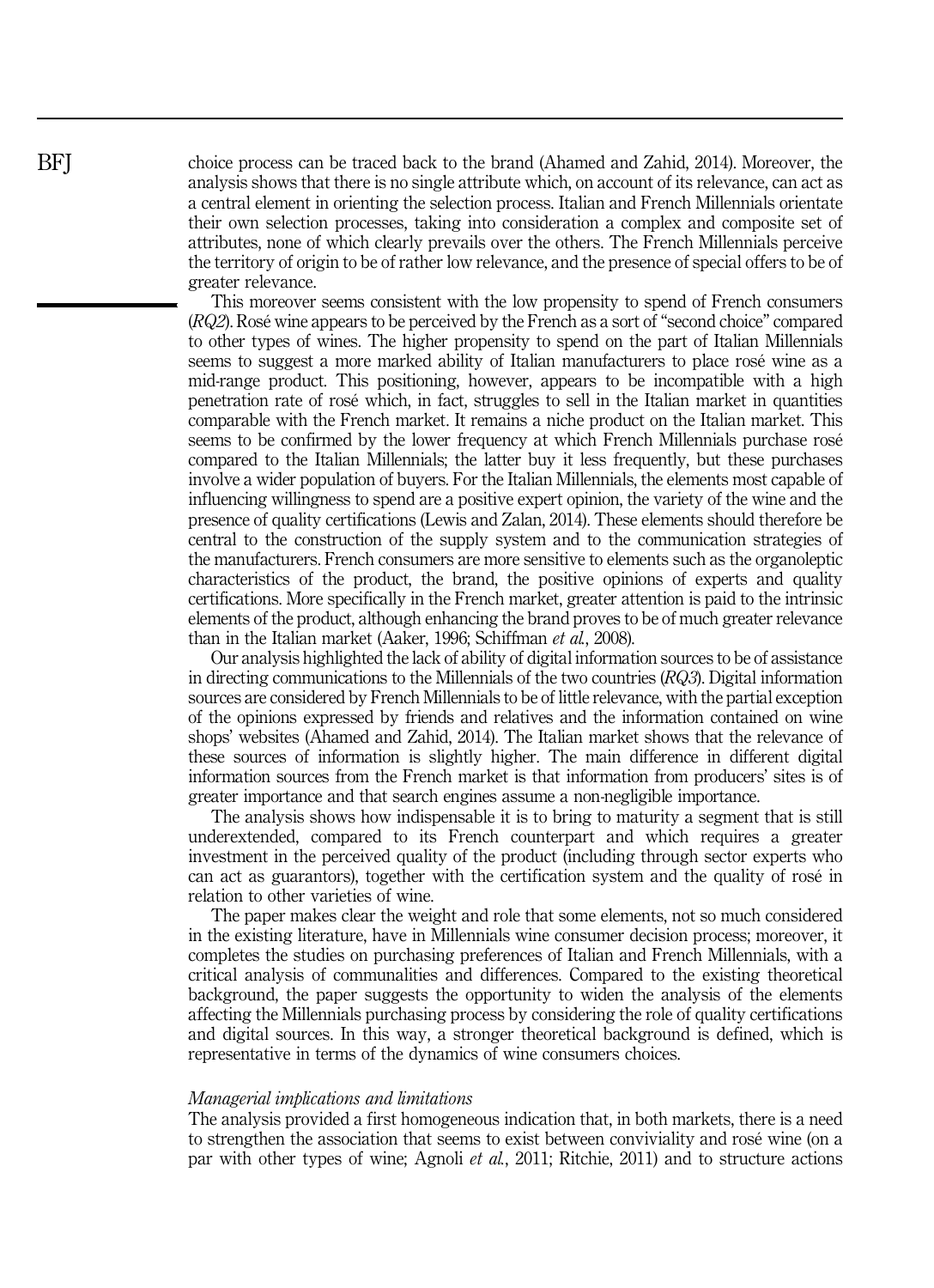capable of presenting rosé as a wine suitable for accompanying meals at home. The analysis of the propensity to pay and the frequency of purchase, on the other hand, suggest different approaches to the two markets. In the case of the Italian market, it seems clear that there is a need to exit the niche dimension in order to expand the quantities sold; companies operating in the French market, on the other hand, need to set up repositioning processes to increase their customers' propensity to spend.

The Italian Millennials pay more attention to the evocative aspects associated with the geographical origin, while the French Millennials appreciate aggressive price policies; in both Italy and France, these preferences make it necessary to begin repositioning strategies upwards, working to enhance the brand and quality certifications (the last of these being in any case appreciated by French Millennials). Communication, and digital communication in particular, requires attention given the importance attributed to it in the phase of choice, and conversely, given the lack of attention shown in its use for cognitive purposes. It seems that there is a discrepancy that must be filled with focused strategies capable to genuinely conveying the knowledge required by the consumer.

For companies engaged in the production of rosé wine, it is necessary to plan marketing strategies that can interpret and enhance the differences between the two markets and, with reference to the Italian market, expand the current niche of consumers interested in rosé. Considering the dynamism with which Millennials evolve and continually modify their life habits, there is extensive space for the European and non-European wine industries to profitably position themselves.

From the study emerges that companies interested in the Italian market have to adopt strategies in which symbolic elements related to rose-wine consumption have to be valorized, as well as to invest in quality certifications and brand promotion.

On the other side, those companies interested in the French market are suggested to develop a price-oriented strategy, as evocative-based strategies are revealed as less effective. The research has the limitation that a very high number of responses were not obtained. However, we consider this not to affect the informative value of the results or the possibility of making useful reflections regarding management.

In future research, we believe it may be useful to expand the analysis to other European markets with the significant consumption of rosé, with the aim of achieving an exhaustive representation of the overall consumption dynamics of rosé wine for a target segment of extreme importance – Millennials. Furthermore, further developments in this research will involve comparing the behavior of the millennial segment in different markets with their behavior toward different types of wines (red, white, rosé).

#### References

Aaker, D.A. (1996), *Building Strong Brands*, The Free Press, New York, NY.

- Agnoli, L., Begalli, D. and Capitello, R. (2011), "Generation Y's perception of wine and consumption situations in a traditional wine-producing region", International Journal of Wine Business Research, Vol. 23 No. 2, pp. 176-192.
- Ahamed, M.A. and Zahid, Z. (2014), "Role of social media marketing to enhance CRM and brand equity in terms of purchase intention", Asian Journal of Management Research, Vol. 4 No. 3, pp. 533-549.
- Barber, N., Dodd, T. and Ghiselli, R. (2008), "Capturing the younger wine consumer", *Journal of Wine* Research, Vol. 19 No. 2, pp. 123-141.
- Barber, N., Taylor, C. and Strick, S. (2009), "Wine consumers' environmental knowledge and attitudes: influence on willingness to purchase", *International Journal of Wine Research*, Vol. 1 No. 1, pp. 59-72.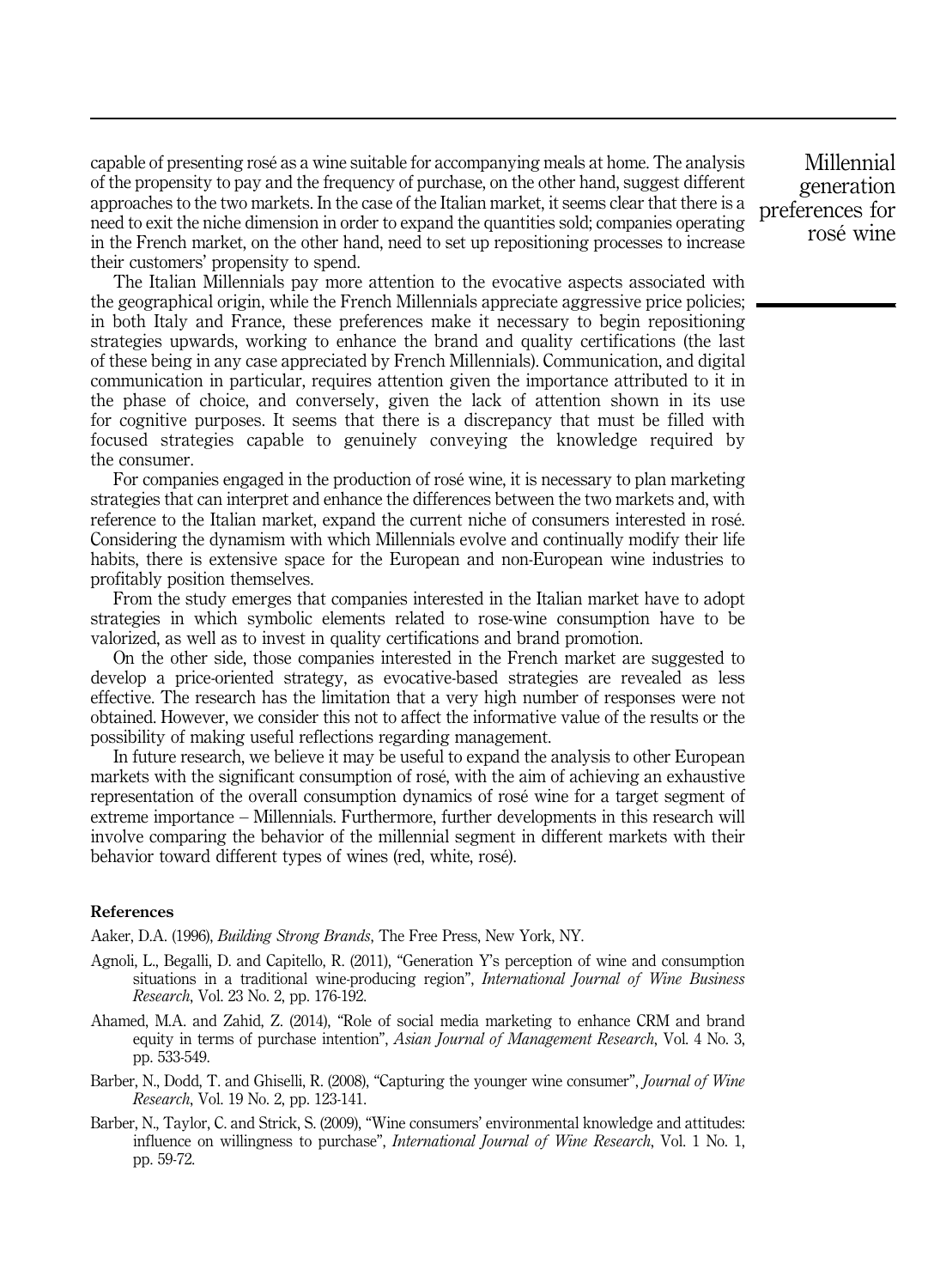- Barreiro-Hurlé, J., Colombo, S. and Cantos-Villar, E. (2008), "Is there a market for functional wines? Consumer preferences and willingness to pay for resveratrol-enriched red wine", Food Quality and Preference, Vol. 19 No. 4, pp. 360-371.
- Barrena, R. and Sanchez, M. (2009), "Connecting product attributes with emotional benefits: Analysis of a Mediterranean product across consumer age segments", British Food Journal, Vol. 111 No. 2, pp. 120-137.
- Batt, P. and Dean, A. (2000), "Factors influencing the consumer's decision", Australian and New Zealand Wine Industry Journal, Vol. 15 No. 4, pp. 34-41.
- Bresciani, S., Ferraris, A., Santoro, G. and Nilsen, H.R. (2016), "Wine sector: companies' performance and green economy as a means of societal marketing", Journal of Promotion Management, Vol. 22 No. 2, pp. 251-267.
- Brown, D. and Hayes, N. (2008), Influencer Marketing: Who Really Influences Your Customers?, Elsevier, Oxford.
- Bruwer, J., Chrysochou, P. and Lesschaeve, I. (2017), "Consumer involvement and knowledge influence on wine choice cue utilization", British Food Journal, Vol. 119 No. 4, pp. 830-844.
- Bruwer, J., Lesschaeve, I. and Campbell, B.L. (2012), "Consumption dynamics and demographics of Canadian wine consumers: retailing insights from the tasting room channel", Journal of Retailing and Consumer Services, Vol. 19 No. 1, pp. 45-58.
- Casini, L., Corsi, A.M. and Goodman, S. (2009), "Consumer preferences of wine in Italy applying bestworst scaling", International Journal of Wine Business Research, Vol. 21 No. 1, pp. 64-78.
- Castellini, A. and Samoggia, A. (2018), "Millennial consumers' wine consumption and purchasing habits and attitude towards wine innovation", Wine Economics and Policy, Vol. 7 No. 2, pp. 128-139.
- Cavallo, F., Iaia, L., Fait, M. and Scorrano, P. (2016), "La comunicazione dei wine bloggers: autoctono vs globale/The communication of wine bloggers: native vs global", IL Capitale Culturale. Studies on the Value of Cultural Heritage, Vol. 13, pp. 321-339.
- Chamorro, A., Rubio, S. and Miranda, F.J. (2015), "The region-of-origin (ROO) effect on purchasing preferences: the case of a multiregional designation of origin", British Food Journal, Vol. 117 No. 2, pp. 820-839.
- Charters, S. and Pettigrew, S. (2003), "I like it but how do I know if it's any good? Quality and preference in wine consumption", Journal of Research for Consumers, No. 5, pp. 1021-1027.
- Charters, S. and Pettigrew, S. (2007), "The dimensions of wine quality", Food Quality and Preference, Vol. 18 No. 7, pp. 997-1007.
- Chrea, C., Melo, L., Evans, G., Forde, C., Delahuntty, C. and Cox, D.N. (2011), "An investigation using three approaches to understand the influence of extrinsic product cues on consumer behavior: an example of Australian wines", Journal of Sensory Studies, Vol. 26 No. 1, pp. 13-24.
- Chrysochou, P., Corsi, A.M. and Krystallis, A. (2012), "What drives Greek consumer preferences for cask wine?", British Food Journal, Vol. 114 No. 8, pp. 1072-1084.
- Chrysochou, P., Krystallis, A., Mocanu, A. and Lewis, R.L. (2012), "Generation Y preferences for wine: an exploratory study of the US market applying the best-worst scaling", British Food Journal, Vol. 114 No. 4, pp. 516-528.
- Corduas, M., Cinquanta, L. and Ievoli, C. (2013), "The importance of wine attributes for purchase decisions: a study of Italian consumers' perception", Food Quality and Preference, Vol. 28 No. 2, pp. 407-418.
- Cosenza, T.R., Solomon, M.R. and Kwon, W. (2015), "Credibility in the blogosphere: a study of measurement and influence of wine blogs as an information source", Journal of Consumer Behaviour, Vol. 14 No. 2, pp. 71-91.
- Cuomo, M.T., Tortora, D., Festa, G., Giordano, A. and Metallo, G. (2016), "Exploring consumer insights in wine marketing: an ethnographic research on# Winelovers", Psychology & Marketing, Vol. 33 No. 12, pp. 1082-1090.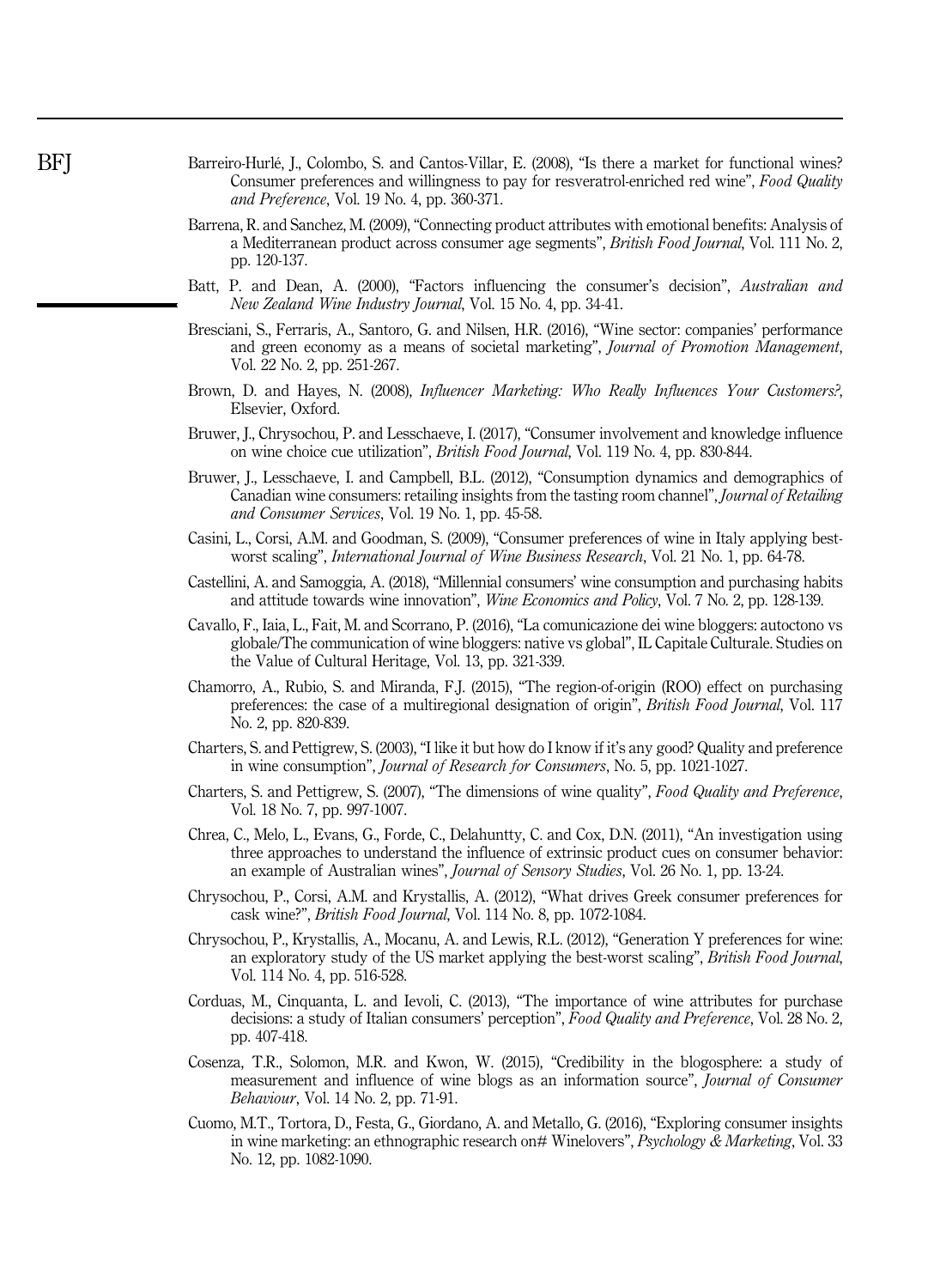- D'Amico, M., Di Vita, G. and Monaco, L. (2016), "Exploring environmental consciousness and consumer preferences for organic wines without sulfites", Journal of Cleaner Production, Vol. 120, pp. 64-71.
- De Magistris, T., Groot, E., Gracia, A. and Albisu, L.M. (2011), "Do millennial generation's wine preferences of the 'New World' differ from the 'Old World'? A pilot study", International Journal of Wine Business Research, Vol. 23 No. 2, pp. 145-160.
- Didier, T. and Lucie, S. (2008), "Measuring consumer's willingness to pay for organic and fair trade products", International Journal of Consumer Studies, Vol. 32 No. 5, pp. 479-490.
- Fait, M., Scorrano, P. and Iazzi, A. (2014), "La brand experience nelle strategie commerciali delle imprese vitivinicole", Economia e diritto del terziario, No. 2, pp. 283-304.
- Fait, M., Cavallo, F., Scorrano, P. and Iaia, L. (2015), "Wine web 2.0: digital communication and tourist netnography. Opportunities for new entrepreneurship", Sinergie Italian Journal of Management 'The Future of Entrepreneurship', Vol. 33 No. 97, pp. 83-103.
- Forbes, S.L., Goodman, S. and Dolan, R. (2015), "Adoption of social media in the Australian and New Zealand wine industries", Journal of New Business Ideas & Trends, Vol. 13 No. 2, pp. 1-14.
- Franke, N. and Schreier, M. (2008), "Product uniqueness as a driver of customer utility in mass customization", Marketing Letters, Vol. 19 No. 2, pp. 93-107.
- Freitas Santos, J. and Cadima Ribeiro, J. (2012), "The Portuguese online wine buying consumer: characteristics, motivations and behavior", EuroMed Journal of Business, Vol. 7 No. 3, pp. 294-311.
- Galati, A., Crescimanno, M., Tinervia, S. and Fagnani, F. (2017), "Social media as a strategic marketing tool in the Sicilian wine industry: evidence from Facebook", Wine Economics and Policy, Vol. 6 No. 1, pp. 40-47.
- Galati, A., Crescimanno, M., Tinervia, S. and Siggia, D. (2016), "Website quality and internal business factors: an empirical investigation in the Italian wine industry", *International Journal of Wine* Business Research, Vol. 28 No. 4, pp. 308-326.
- Galati, A., Schifani, G., Crescimanno, M. and Migliore, G. (2019), " 'Natural wine' consumers and interest in label information: an analysis of willingness to pay in a new Italian wine market segment", Journal of Cleaner Production, Vol. 227, pp. 405-413.
- Garcia, T., Barrena, R. and Grande, I. (2013), "The wine consumption preferences of young people: a Spanish case study", International Journal of Wine Business Research, Vol. 25 No. 2, pp. 94-107.
- Geraci, J.C. (2004), "What do youth marketers think about selling to kids?", International Journal of Advertising and Marketing to Children, Vol. 5 No. 3, pp. 11-17.
- Giacomarra, M., Galati, A., Crescimanno, M. and Tinervia, S. (2016), "The integration of quality and safety concerns in the wine industry: the role of third-party voluntary certifications", *Journal of* Cleaner Production, Vol. 112, pp. 267-274.
- Hammond, R., Velikova, N. and Dodd, T.H. (2013), "Information sources used by millennial restaurant wine consumers", Journal of Foodservice Business Research, Vol. 16 No. 5, pp. 468-485.
- Higgins, L.M., Wolf, M.M. and Wolf, M.J. (2016), "Wine on Facebook: a look at Millennials' wine information search", Successful Social Media and Ecommerce Strategies in the Wine Industry, Palgrave Macmillan, New York, NY.
- Holmquist, C., McCluskey, J.J. and Ross, C.F. (2012), "Consumer preferences and Willingness to pay for oak attributes in Washington chardonnays", American Journal of Agricultural Economics, Vol. 94 No. 2, pp. 556-561.
- Hristov, H. and Kuhar, A. (2015), "Subjective knowledge as a determinant of young adult consumers wine behaviour", British Food Journal, Vol. 117 No. 12, pp. 2930-2946.
- Iaia, L., Maizza, A., Fait, M. and Scorrano, P. (2016), "Origin based agro-food products: how to communicate their experiential value online?", *British Food Journal*, Vol. 118 No. 8, pp. 1845-1856.
- Iaia, L., Scorrano, P., Fait, M. and Cavallo, F. (2017), "Wine, family businesses and web: marketing strategies to compete effectively", British Food Journal, Vol. 119 No. 11, pp. 2294-2308.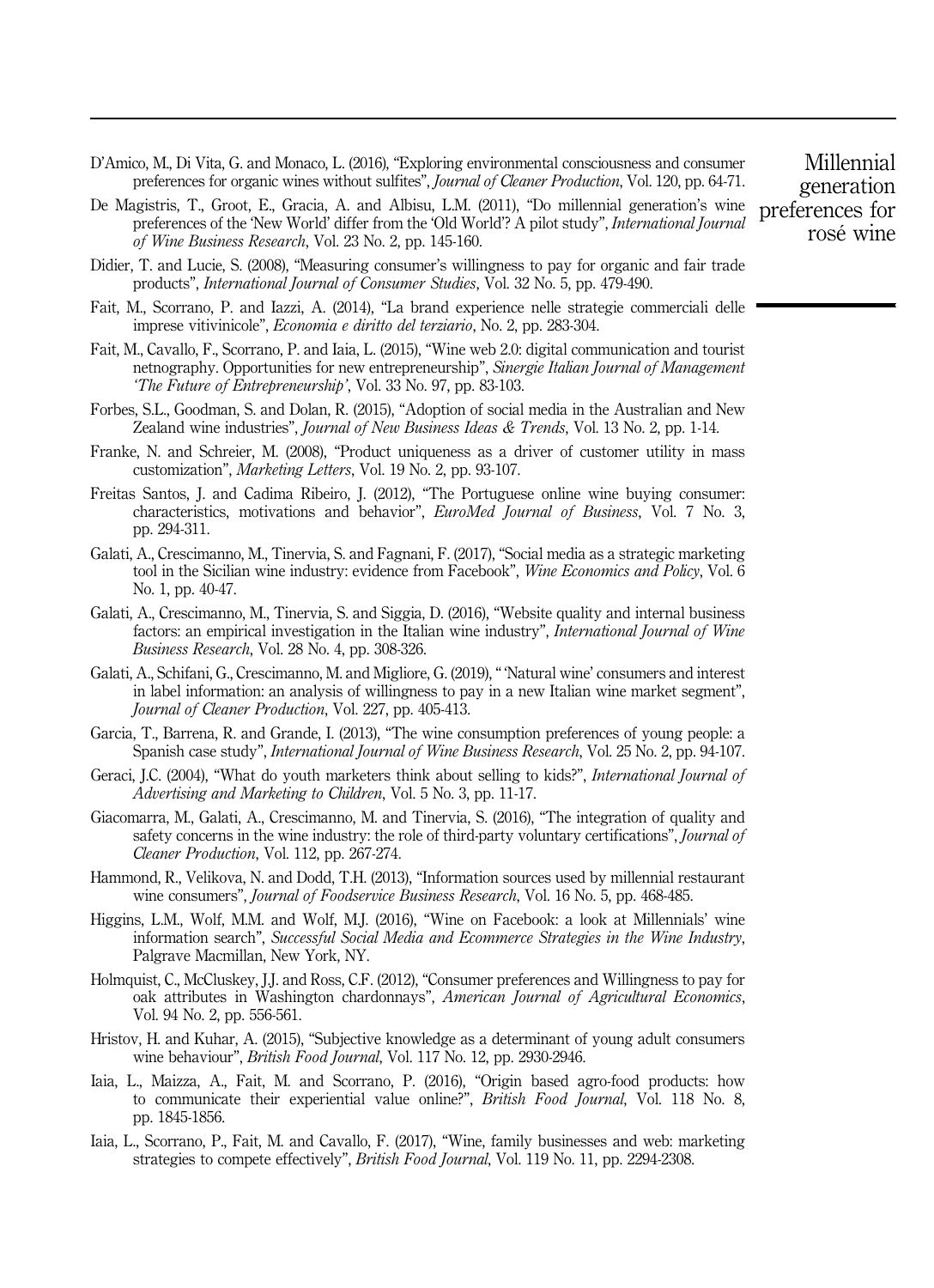- Iaia, L., Vrontis, D., Maizza, A., Fait, M., Scorrano, P. and Cavallo, F. (2019), "Family businesses, corporate social responsibility, and websites: the strategies of Italian wine firms in talking to stakeholders", British Food Journal, Vol. 121 No. 7, pp. 1442-1466.
- Lategan, B.W., Pentz, C.D. and du Preez, R. (2017), "Importance of wine attributes: a South African Generation Y perspective", British Food Journal, Vol. 119 No. 7, pp. 1536-1546, doi: 10.1108/BFJ-09-2016-0420.
- Lecocq, S., Magnac, T., Pichery, M. and Visser, M. (2005), "The impact of information on wine auction prices: results of an experiment", Annales D'Économie et de Statistique, No. 77, pp. 38-57.
- Lewis, G. and Zalan, T. (2014), "Strategic implications of the relationship between price and willingness to pay: evidence from a wine-tasting experiment", Journal of Wine Economics, Vol. 9 No. 2, pp. 115-134.
- Li, J.G., Jia, J.R., Taylor, D., Bruwer, J. and Li, E. (2011), "The wine drinking behaviour of young adults: an exploratory study in China", British Food Journal, Vol. 113 No. 10, pp. 1305-1317, available at: <https://doi.org/10.1108/00070701111177700>
- Lockshin, L. and Hall, J. (2003), "Consumer purchasing behaviour for wine: what we know and where we are going", in Lockshin, L. and Rungie, C. (Ed.), *International Colloquium in Wine Marketing*, University of South Australia, Adelaide.
- Lockshin, L. and Halstead, L. (2005), "A comparison of Australian and Canadian wine buyers using discrete choice analysis", presented at Second Annual International Wine Marketing Symposium, Sonoma State University, Rohnert Park, CA.
- Lockshin, L., Jarvis, W., d'Hauteville, F. and Perrouty, J.P. (2006), "Using simulations from discrete choice experiments to measure consumer sensitivity to brand, region, price, and awards in wine choice", Food Quality and Preference, Vol. 17 Nos 3-4, pp. 166-178.
- McMillan, R. (2017), "State of the Wine Industry Report 2017", Silicon Valley Bank, SVB Financial Group.
- Mehta, R. and Bhanja, N. (2018), "Consumer preferences for wine attributes in an emerging market", International Journal of Retail & Distribution Management, Vol. 46 No. 1, pp. 34-48.
- Miller, R.K. and Washington, K.D. (2011), *Consumer Behavior*, Richard K. Miller and Associates, Loganville, GA.
- Mintel (2009), "Mintel younger wine drinkers failing to engage", Wine Business International, Vol. 4, p. 34.
- Mueller, S. and Charters, S. (2011), "Generation Y and wine: guest editorial", International Journal of Wine Business Research, Vol. 2 No. 2, pp. 2-4.
- Mueller, S. and Szolnoki, G. (2010), "The relative influence of packaging, labelling, branding and sensory attributes on liking and purchase intent: consumers differ in their responsiveness", Food Quality and Preference, Vol. 21 No. 7, pp. 774-783.
- Mueller, S., Lockshin, L., Saltman, Y. and Blanford, J. (2010), "Message on a bottle: the relative influence of wine back label information on wine choice", Food Quality and Preference, Vol. 21 No. 1, pp. 22-32.
- Nazan Gunay, G. and Baker, M.J. (2011), "The factors influencing consumers' behaviour on wine consumption in the Turkish wine market", EuroMed Journal of Business, Vol. 6 No. 3, pp. 324-341.
- Nowak, L., Thach, L. and Olsen, J.E. (2006), "Wowing the Millennials: creating brand equity in the wine industry", Journal of Product & Brand Management, Vol. 15 No. 5, pp. 316-323.
- Oczkowski, E. (2001), "Hedonic wine price functions and measurement error", Economic Record, Vol. 77 No. 239, pp. 374-382.
- Olsen, J., Thach, L. and Nowak, L. (2007), "Wine for my generation: exploring how US wine consumers are socialized to Wine", Journal of Wine Research, Vol. 18 No. 1, pp. 1-18.
- Olson, J.C. (1977), "Price as an informational cue: effects in product evaluation", in Woodside, A.G., Sheth, J.N. and Bennet, P.D. (Eds), Consumer and Industrial Buying Behaviour, North-Holland Publishers, New York, NY, pp. 267-286.
- Olson, J.C. and Jacoby, J. (1972), "Cue utilization in the quality perception process", Advances in Consumer Research, No. 3, pp. 167-179.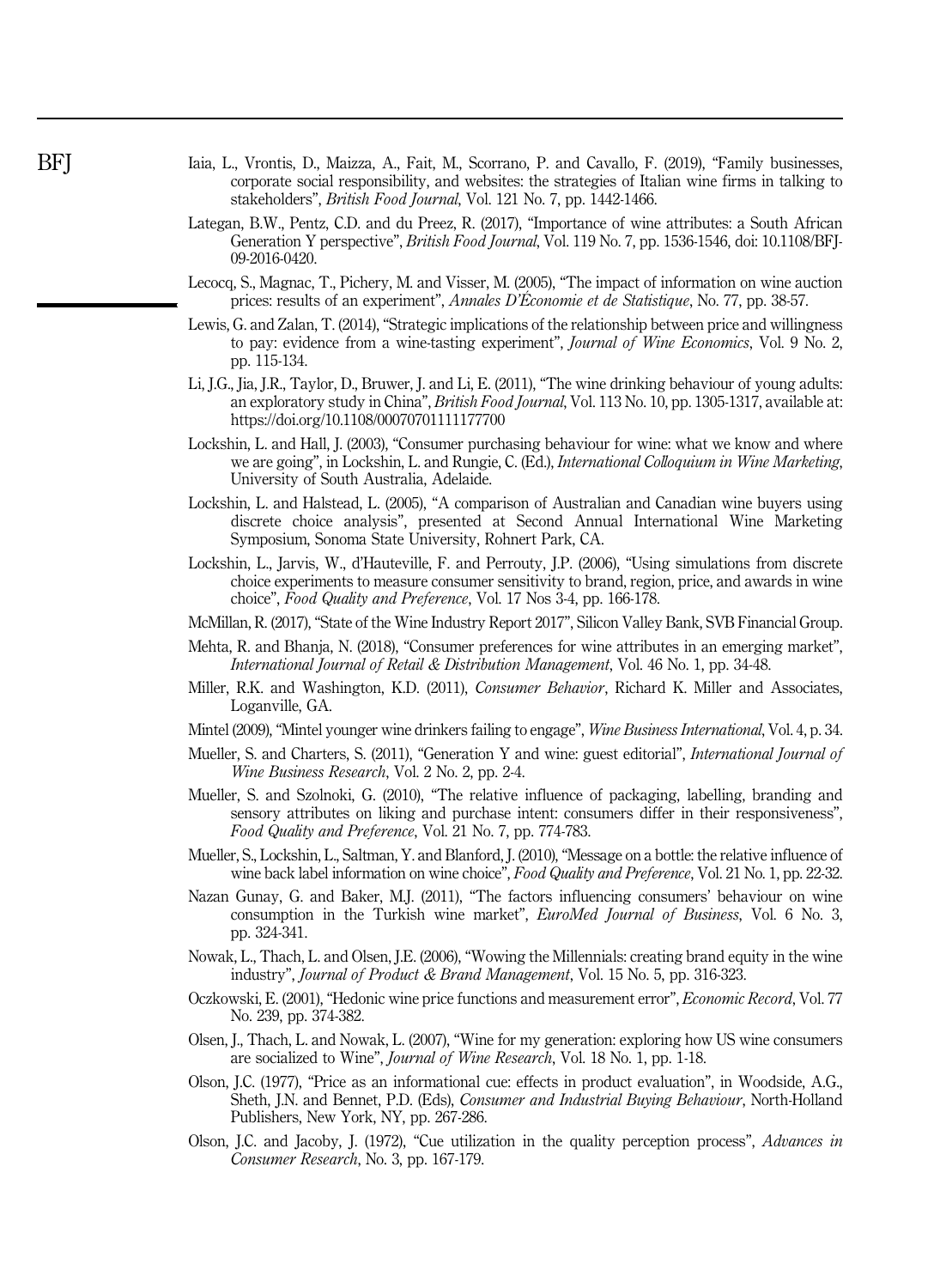Pomarici, E. and Vecchio, R. (2014), "Millennial generation attitudes to sustainable wine: an exploratory study on Italian consumers", Journal of Cleaner Production, Vol. 66, pp. 537-545.

- Radovanović, V., Petrović, J. and Radovanović, B. (2017), "Behaviour of millennial wine consumers in southern Serbia", Proceedings of the 40th World Congress of Vine and Wine. BIO Web of Conferences, Sofia, May 29-June 2.
- Raz, C., Piper, D., Haller, R., Nicod, H., Dusart, N. and Giboreau, A. (2008), "From sensory marketing to sensory design: how to drive formulation using consumers' input?", Food Quality and Preference, Vol. 19 No. 8, pp. 719-726.
- Remaud, H. and Lockshin, L. (2009), "Building brand salience for commodity-based wine regions", International Journal of Wine Business Research, Vol. 21 No. 1, pp. 79-92.
- Ritchie, C. (2011), "Young adult interaction with wine in the UK", International Journal of Contemporary Hospitality Management, Vol. 23 No. 1, pp. 99-114.
- Ritchie, C. (2007), "Beyond drinking: the role of wine in the life of the UK consumer", International Journal of Consumer Studies, Vol. 31, pp. 534-540.
- Rocchi, B. and Stefani, G. (2006), "Consumers' perception of wine packaging: a case study", *Journal of* Wine Marketing, Vol. 18 No. 1, pp. 33-44.
- Sáenz-Navajas, M.P., Ballester, J., Peyron, D. and Valentin, D. (2014), "Extrinsic attributes responsible for red wine quality perception: a cross-cultural study between France and Spain", Food Quality and Preference, No. 35, pp. 70-85.
- Schäufele, I. and Hamm, U. (2017), "Consumers' perceptions, preferences and willingness-to-pay for wine with sustainability characteristics: a review", *Journal of Cleaner production*, Vol. 147, pp. 379-394.
- Schäufele, I., Pashkova, D. and Hamm, U. (2018), "Which consumers opt for organic wine and why? An analysis of the attitude-behaviour link", *British Food Journal*, Vol. 120 No. 8, pp. 1901-1914.
- Schiffman, L., Bednall, D., O'Cass, A., Paladino, A., Ward, S. and Kanuk, L. (2008), "Consumer behaviour, 4th ed", Pearson Education Australia, Frenchs Forest.
- Scorrano, P., Fait, M. and Maizza, A. (2015), "The relationship between unstructured information and marketing knowledge: an experiment in the US wine market", International Journal Management Practice, Vol. 8 No. 3, pp. 232-246.
- Scorrano, P., Fait, M., Iaia, L. and Rosato, P. (2018), "The image attributes of a destination: an analysis of the wine tourists' perception", EuroMed Journal of Business, Vol. 13 No. 3, pp. 335-350.
- Scorrano, P., Fait, M., Maizza, A. and Vrontis, D. (2019), "Online branding strategy for wine tourism competitiveness", *International Journal of Wine Business Research*, Vol. 31 No. 2, pp. 130-150.
- Scorrano, P., Fait, M., Rosato, P. and Gravili, S. (2015), "Communication local products on the web: a comparison between Italian and English-language blogs", *International Journal of Technology* Marketing, Vol. 10 No. 4.
- Sellers-Rubio, R. and Nicolau-Gonzalbez, J.L. (2016), "Estimating the willingness to pay for a sustainable wine using a heckit model", *Wine Economics and Policy*, Vol. 5 No. 2, pp. 96-104.
- Sogari, G., Pucci, T., Aquilani, B. and Zanni, L. (2017), "Millennial generation and environmental sustainability: the role of social media in the consumer purchasing behavior for wine", Sustainability, Vol. 9 No. 10, pp. 1-16.
- Spielmann, N., Babin, B.J. and Verghote, C. (2016), "A personality-based measure of the wine consumption experience for millennial consumers", International Journal of Wine Business Research, Vol. 28 No. 3, pp. 228-245.
- Teagle, J., Mueller, S. and Lockshin, L. (2010), "How do Millennials' wine attitudes and behaviour differ from other generations?", Proceedings 5th International Academy of Wine Business Research Conference, Auckland, February 8-10.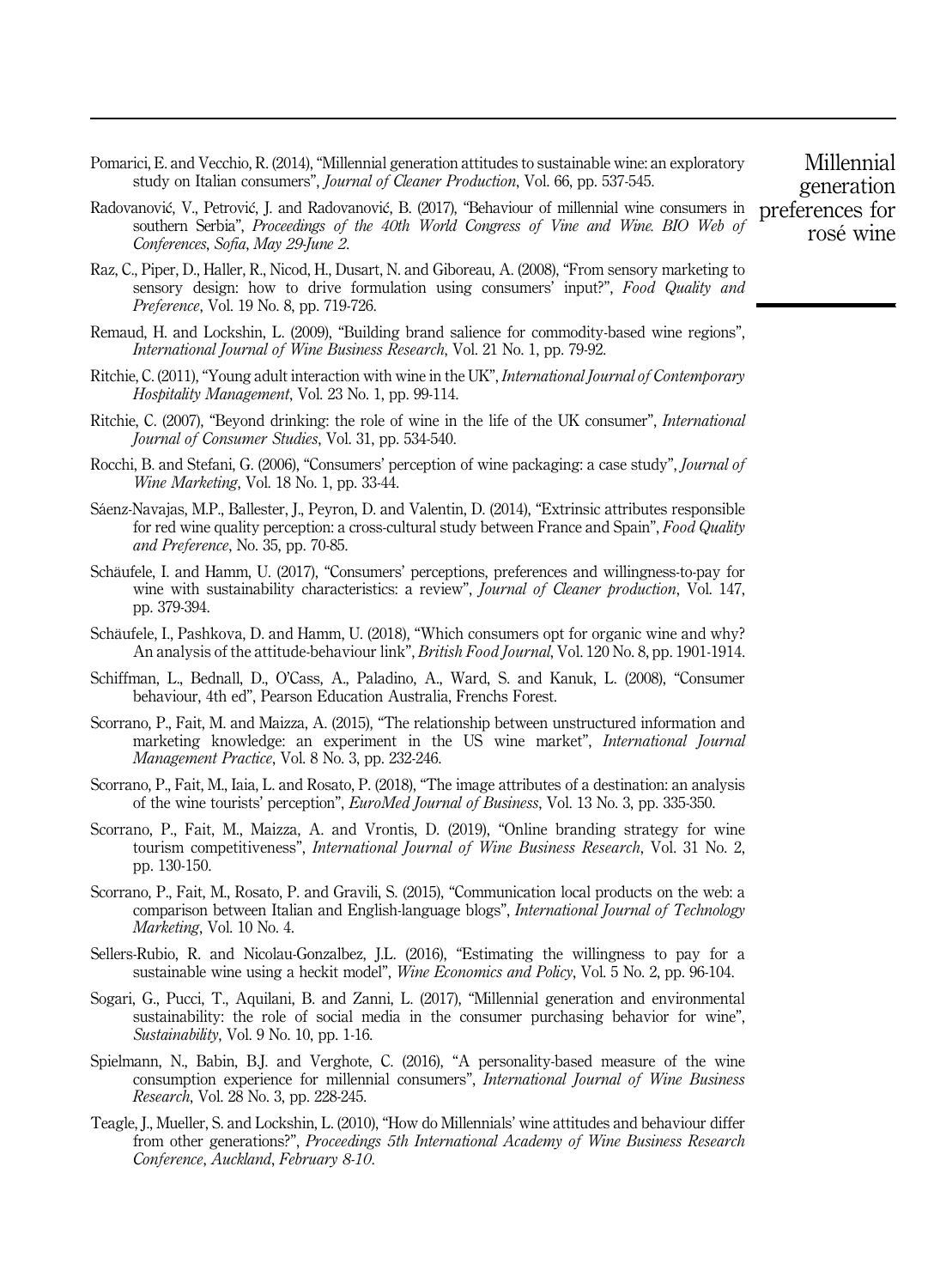- Tempesta, T., Arboretti Giancristofaro, R., Corain, L., Salmaso, L., Tomasi, D. and Boatto, V. (2010), "The importance of landscape in wine quality perceptions: an integrated approach using choicebased conjoint analysis and combination based permutation tests", Food Quality and Preference, No. 21, pp. 827-836.
- Thach, L. and Olsen, J.E. (2006), "Market segment analysis to target young adult wine drinkers", Agribusiness, Vol. 22 No. 3, pp. 307-322.
- Treloar, P., Hall, C.M. and Mitchell, R. (2004), "Wine tourism and the Generation Y market: any possibilities?", paper presented at CAUTHE Conference, Brisbane.
- Van Ittersum, K., Candel, M. and Meulenberg, M.T.G. (2003), "The influence of the image of a product's region of origin on product evaluation", Journal of Business Research, Vol. 56 No. 3, pp. 215-226.
- Veale, R. and Quester, P. (2008), "Consumer sensory evaluation of wine quality: the respective influence of price and country of origin", Journal of Economics, Vol. 3 No. 1, pp. 10-29.
- Veale, R. and Quester, P. (2009), "Do consumer expectations match experience? Predicting the influence of price and country of origin on perceptions of product quality", International Business Review, Vol. 18 No. 2, pp. 134-144.
- Velikova, N., Charters, S., Bouzdine-Chameeva, T., Fountain, J., Ritchie, C. and Dodd, T.H. (2015), "Seriously pink: a cross-cultural examination of the perceived image of rosé wine", International Journal of Wine Business Research, Vol. 27 No. 4, pp. 281-298.
- Velikova, N., Charters, S., Fountain, J., Ritchie, C., Fish, N. and Dodd, T. (2016), "Status or fun? A crosscultural examination of young consumers' responses to images of champagne and sparkling wine", British Food Journal, Vol. 118 No. 8, pp. 1960-1975.
- VinIntell (2013), "Future scenarios for the South African wine industry part 5: Generation Y: the New wine market colossus", available at: [www.sawis.co.za/info/download/VinIntell\\_June\\_2013\\_](http://www.sawis.co.za/info/download/VinIntell_June_2013_part_5_issue_16.pdf) part 5 issue 16.pdf (accessed September 15, 2013).
- Voelckner, F. (2006), "An empirical comparison of methods for measuring consumers' willingness to pay", Marketing Letters, Vol. 17 No. 2, pp. 137-149.
- Vrontis, D., Bresciani, S. and Giacosa, E. (2016), "Tradition and innovation in Italian wine family businesses", British Food Journal, Vol. 118 No. 8, pp. 1883-1897.
- Wertenbroch, K. and Skiera, B. (2002), "Measuring consumers' willingness to pay at the point of purchase", Journal of Marketing Research, Vol. 39 No. 2, pp. 228-241.
- Wiedmann, K.P., Behrens, S., Klarmann, C. and Hennigs, N. (2014), "Customer value perception: crossgenerational preferences for wine", British Food Journal, Vol. 116 No. 7, pp. 1128-1142.
- Wiedmann, K.P., Hennigs, N., Henrik Behrens, S. and Klarmann, C. (2014), "Tasting green: an experimental design for investigating consumer perception of organic wine", British Food Journal, Vol. 116 No. 2, pp. 197-211.
- Wine Intelligence (2009), "Generation Y: why?", paper presented at the London International Wine Fair (LIWF), London, May 12–14.
- Wolf, M., Carpenter, S. and Qenani-Petrela, E. (2005), "A comparison of X, Y, and boomer generation wine consumers in California", Journal of Food Distribution Research, Vol. 36 No. 1, pp. 186-191.

#### Further reading

Barbaranelli, C. (2006), Analisi dei dati con SPSS. Le Analisi Multivariate, LED Edizioni, Milano.

- Bouquet, P. (2006), "Social media marketing in the American and French wine industry in 2011", available at:<http://ablesocial.com/market-research> (accessed February 8, 2017).
- Dolan, R., Goodman, S. and Habel, C. (2013), "How (and why) are wineries using Facebook for marketing?", Grapegrower & Winemaker, Vol. 595, pp. 85-86.
- Gabrielyan, G., McCluskey, J.J., Marsh, T.L. and Ross, C.F. (2014), "Willingness to pay for sensory attributes in beer", Agricultural and Resource Economics Review, Vol. 43 No. 1, pp. 125-139.